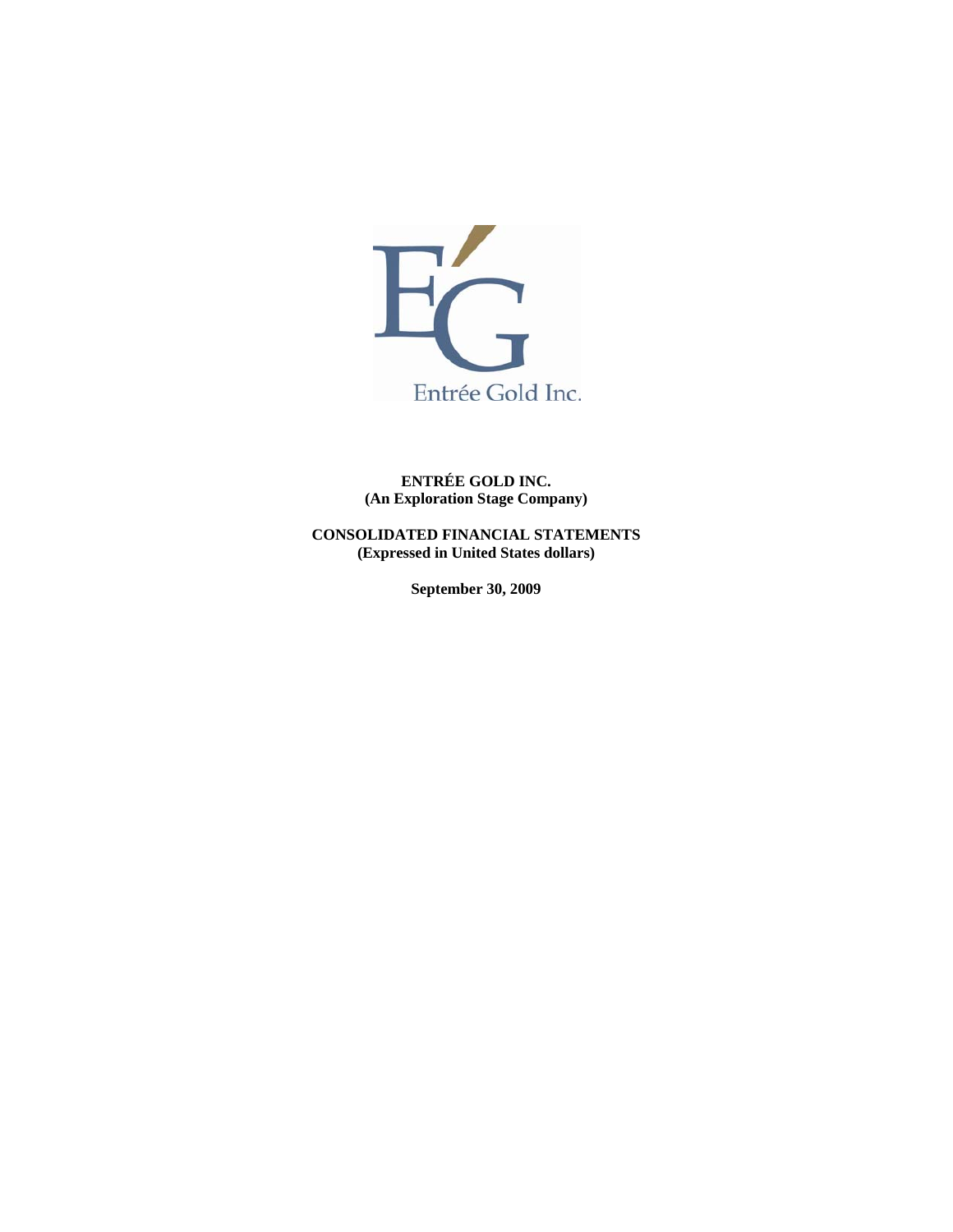(An Exploration Stage Company) CONSOLIDATED BALANCE SHEETS (Expressed in United States dollars)

|                                                                                                                                         | September 30,<br>2009<br>(Unaudited) | December 31,<br>2008 |
|-----------------------------------------------------------------------------------------------------------------------------------------|--------------------------------------|----------------------|
| <b>ASSETS</b>                                                                                                                           |                                      |                      |
| <b>Current</b>                                                                                                                          |                                      |                      |
| Cash and cash equivalents                                                                                                               | \$<br>41,671,476                     | \$<br>45,212,815     |
| Receivables<br>Receivables - Ivanhoe Mines                                                                                              | 145,789<br>83,545                    | 592,443<br>30,000    |
| Prepaid expenses                                                                                                                        | 433,809                              | 268,518              |
| Total current assets                                                                                                                    | 42,334,619                           | 46,103,776           |
| Investments (Note 4)                                                                                                                    | 2,027,540                            | 1,329,568            |
| Mineral property interest (Note 6)                                                                                                      | 130,056                              |                      |
| Equipment (Note 5)                                                                                                                      | 748,690                              | 672,124              |
| <b>Total assets</b>                                                                                                                     | \$<br>45,240,905                     | \$<br>48, 105, 468   |
| <b>LIABILITIES AND STOCKHOLDERS' EQUITY</b>                                                                                             |                                      |                      |
| <b>Current</b>                                                                                                                          |                                      |                      |
| Accounts payable and accrued liabilities                                                                                                | \$<br>605,436                        | \$<br>942,238        |
| Loans payable to Ivanhoe Mines (Note 7)                                                                                                 | 457,523                              | 326,183              |
| <b>Total liabilities</b>                                                                                                                | 1,062,959                            | 1,268,421            |
| <b>Commitments</b> (Note 13)                                                                                                            |                                      |                      |
| <b>Stockholders' equity</b>                                                                                                             |                                      |                      |
| Common stock, no par value, unlimited number authorized, (Note 8)<br>95,152,898 (December 31, 2008 - 94,560,898) issued and outstanding | 113,126,457                          | 111,993,990          |
| Additional paid-in capital                                                                                                              | 14,669,610                           | 13,772,775           |
| Accumulated other comprehensive income:<br>Unrealized gain on available for sale securities                                             | 475,541                              |                      |
| Foreign currency cumulative translation adjustment                                                                                      | (1,512,396)                          | (7,410,930)          |
| Accumulated deficit during the exploration stage                                                                                        | (82, 581, 266)                       | (71, 518, 788)       |
| Total stockholders' equity                                                                                                              | 44,177,946                           | 46,837,047           |
| Total liabilities and stockholders' equity                                                                                              | \$<br>45,240,905                     | \$<br>48, 105, 468   |

# **Nature of operations** (Note 2)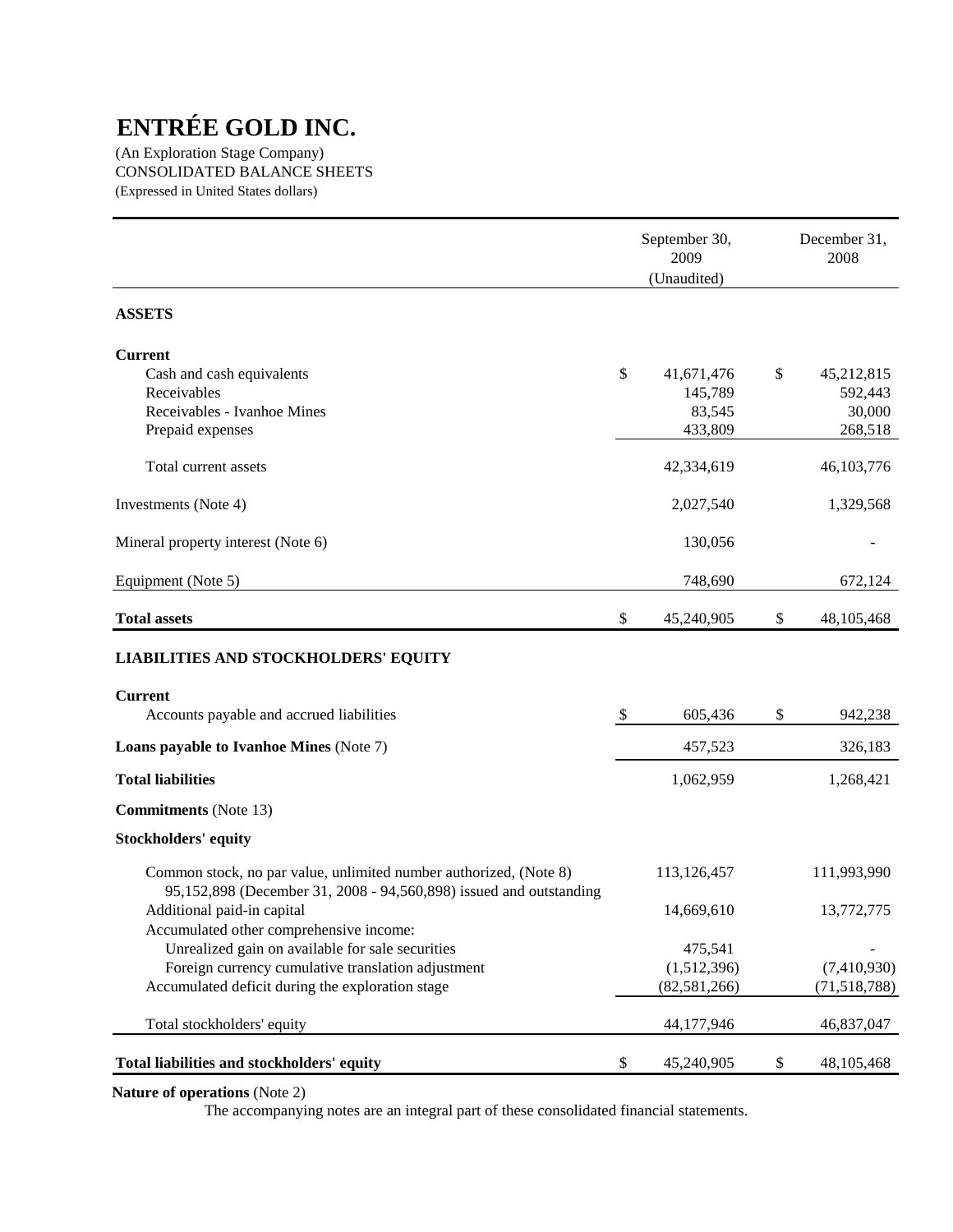(An Exploration Stage Company)

CONSOLIDATED STATEMENTS OF OPERATIONS AND COMPREHENSIVE INCOME (LOSS)

(Unaudited)

(Expressed in United States dollars)

|                |                                                                                                                                                                                 |                                   |                                                                                                                                                                        |                                 | Nine Months                                                                                                                                                                                            | Inception                                                                                                                                                                                                                                                                                                                                        |
|----------------|---------------------------------------------------------------------------------------------------------------------------------------------------------------------------------|-----------------------------------|------------------------------------------------------------------------------------------------------------------------------------------------------------------------|---------------------------------|--------------------------------------------------------------------------------------------------------------------------------------------------------------------------------------------------------|--------------------------------------------------------------------------------------------------------------------------------------------------------------------------------------------------------------------------------------------------------------------------------------------------------------------------------------------------|
| Ended          |                                                                                                                                                                                 | Ended                             |                                                                                                                                                                        | Ended                           | Ended                                                                                                                                                                                                  | (July 19, 1995)                                                                                                                                                                                                                                                                                                                                  |
|                |                                                                                                                                                                                 |                                   |                                                                                                                                                                        |                                 | September 30,                                                                                                                                                                                          | September 30,                                                                                                                                                                                                                                                                                                                                    |
| 2009           |                                                                                                                                                                                 | 2008                              |                                                                                                                                                                        | 2009                            | 2008                                                                                                                                                                                                   | 2009                                                                                                                                                                                                                                                                                                                                             |
|                |                                                                                                                                                                                 |                                   |                                                                                                                                                                        |                                 |                                                                                                                                                                                                        |                                                                                                                                                                                                                                                                                                                                                  |
|                |                                                                                                                                                                                 |                                   | \$                                                                                                                                                                     |                                 | $\mathbb{S}$                                                                                                                                                                                           | <sup>\$</sup><br>684,483                                                                                                                                                                                                                                                                                                                         |
|                |                                                                                                                                                                                 |                                   |                                                                                                                                                                        |                                 |                                                                                                                                                                                                        | 2,595,325                                                                                                                                                                                                                                                                                                                                        |
|                |                                                                                                                                                                                 |                                   |                                                                                                                                                                        |                                 |                                                                                                                                                                                                        | 836,910                                                                                                                                                                                                                                                                                                                                          |
|                |                                                                                                                                                                                 | 51,145                            |                                                                                                                                                                        |                                 | 123,816                                                                                                                                                                                                | 123,816                                                                                                                                                                                                                                                                                                                                          |
|                |                                                                                                                                                                                 | $\overline{a}$                    |                                                                                                                                                                        |                                 |                                                                                                                                                                                                        | 1,790,959                                                                                                                                                                                                                                                                                                                                        |
| 10,163         |                                                                                                                                                                                 | (11,960)                          |                                                                                                                                                                        | 64,268                          | (2,082)                                                                                                                                                                                                | 103,761                                                                                                                                                                                                                                                                                                                                          |
| 88,608         |                                                                                                                                                                                 | 201,308                           |                                                                                                                                                                        | 247,157                         | 397,182                                                                                                                                                                                                | 2,123,315                                                                                                                                                                                                                                                                                                                                        |
| $\overline{a}$ |                                                                                                                                                                                 |                                   |                                                                                                                                                                        |                                 |                                                                                                                                                                                                        | 5,252                                                                                                                                                                                                                                                                                                                                            |
| $\overline{a}$ |                                                                                                                                                                                 | 1,144,946                         |                                                                                                                                                                        | 1,100,902                       | 2,657,473                                                                                                                                                                                              | 7,665,057                                                                                                                                                                                                                                                                                                                                        |
|                |                                                                                                                                                                                 |                                   |                                                                                                                                                                        |                                 |                                                                                                                                                                                                        |                                                                                                                                                                                                                                                                                                                                                  |
|                |                                                                                                                                                                                 |                                   |                                                                                                                                                                        |                                 |                                                                                                                                                                                                        | 52,442,730                                                                                                                                                                                                                                                                                                                                       |
|                |                                                                                                                                                                                 |                                   |                                                                                                                                                                        |                                 |                                                                                                                                                                                                        | 8,938,958                                                                                                                                                                                                                                                                                                                                        |
|                |                                                                                                                                                                                 |                                   |                                                                                                                                                                        |                                 |                                                                                                                                                                                                        | 910,858                                                                                                                                                                                                                                                                                                                                          |
|                |                                                                                                                                                                                 |                                   |                                                                                                                                                                        |                                 |                                                                                                                                                                                                        |                                                                                                                                                                                                                                                                                                                                                  |
|                |                                                                                                                                                                                 |                                   |                                                                                                                                                                        |                                 |                                                                                                                                                                                                        | 4,764,149                                                                                                                                                                                                                                                                                                                                        |
|                |                                                                                                                                                                                 |                                   |                                                                                                                                                                        |                                 |                                                                                                                                                                                                        | 1,422,297                                                                                                                                                                                                                                                                                                                                        |
| (3,610,975)    |                                                                                                                                                                                 | (5,239,705)                       |                                                                                                                                                                        |                                 | (12,032,011)                                                                                                                                                                                           | (84, 407, 870)                                                                                                                                                                                                                                                                                                                                   |
|                |                                                                                                                                                                                 |                                   |                                                                                                                                                                        |                                 |                                                                                                                                                                                                        | 4,591,278                                                                                                                                                                                                                                                                                                                                        |
|                |                                                                                                                                                                                 |                                   |                                                                                                                                                                        |                                 |                                                                                                                                                                                                        | (432, 143)                                                                                                                                                                                                                                                                                                                                       |
|                |                                                                                                                                                                                 |                                   |                                                                                                                                                                        |                                 |                                                                                                                                                                                                        |                                                                                                                                                                                                                                                                                                                                                  |
|                |                                                                                                                                                                                 |                                   |                                                                                                                                                                        |                                 |                                                                                                                                                                                                        | (2, 332, 531)                                                                                                                                                                                                                                                                                                                                    |
| \$             | \$                                                                                                                                                                              |                                   |                                                                                                                                                                        |                                 |                                                                                                                                                                                                        | \$ (82,581,266)                                                                                                                                                                                                                                                                                                                                  |
|                |                                                                                                                                                                                 |                                   |                                                                                                                                                                        |                                 |                                                                                                                                                                                                        |                                                                                                                                                                                                                                                                                                                                                  |
|                |                                                                                                                                                                                 |                                   |                                                                                                                                                                        |                                 |                                                                                                                                                                                                        |                                                                                                                                                                                                                                                                                                                                                  |
|                |                                                                                                                                                                                 |                                   |                                                                                                                                                                        |                                 |                                                                                                                                                                                                        |                                                                                                                                                                                                                                                                                                                                                  |
|                |                                                                                                                                                                                 |                                   |                                                                                                                                                                        |                                 |                                                                                                                                                                                                        | 475,541                                                                                                                                                                                                                                                                                                                                          |
|                |                                                                                                                                                                                 |                                   |                                                                                                                                                                        |                                 |                                                                                                                                                                                                        | (1,512,396)                                                                                                                                                                                                                                                                                                                                      |
|                |                                                                                                                                                                                 |                                   |                                                                                                                                                                        |                                 |                                                                                                                                                                                                        |                                                                                                                                                                                                                                                                                                                                                  |
| \$<br>102,953  | \$                                                                                                                                                                              |                                   |                                                                                                                                                                        |                                 |                                                                                                                                                                                                        |                                                                                                                                                                                                                                                                                                                                                  |
| \$<br>(0.04)   |                                                                                                                                                                                 |                                   |                                                                                                                                                                        |                                 | (0.13)                                                                                                                                                                                                 |                                                                                                                                                                                                                                                                                                                                                  |
| 94,800,898     |                                                                                                                                                                                 | 94,296,184                        |                                                                                                                                                                        |                                 | 94,053,235                                                                                                                                                                                             |                                                                                                                                                                                                                                                                                                                                                  |
| \$<br>\$       | Three Months<br>September 30,<br>17,564<br>18,291<br>40,410<br>2,722,656<br>448,116<br>10,261<br>183,174<br>71,732<br>33,142<br>(43,094)<br>(3,620,927)<br>133,638<br>3,590,242 | $\mathcal{S}$<br>$(3,620,927)$ \$ | Three Months<br>September 30,<br>22,015<br>3,772<br>11,241<br>2,889,592<br>612,579<br>46,834<br>198,575<br>69,658<br>443,438<br>(325,989)<br>(844, 537)<br>(2,502,136) | $(8,468,929)$ \$<br>$(0.04)$ \$ | Nine Months<br>September 30,<br>78,948<br>102,744<br>115,948<br>7,579,107<br>1,262,871<br>95,786<br>496,489<br>187,693<br>(11, 331, 913)<br>334,983<br>(65, 548)<br>475,541<br>5,898,534<br>94,665,330 | 106,066<br>188,183<br>114,616<br>6,004,770<br>1,533,585<br>126,906<br>562,779<br>218,717<br>1,656,630<br>(325,989)<br>(1,334,160)<br>$(5,966,793)$ \$ $(11,062,478)$ \$ $(12,035,530)$<br>$(5,966,793)$ \$ $(11,062,478)$ \$ $(12,035,530)$ \$ $(82,581,266)$<br>(4,591,936)<br>$(4,688,403)$ \$ $(16,627,466)$ \$ $(83,618,121)$<br>$(0.12)$ \$ |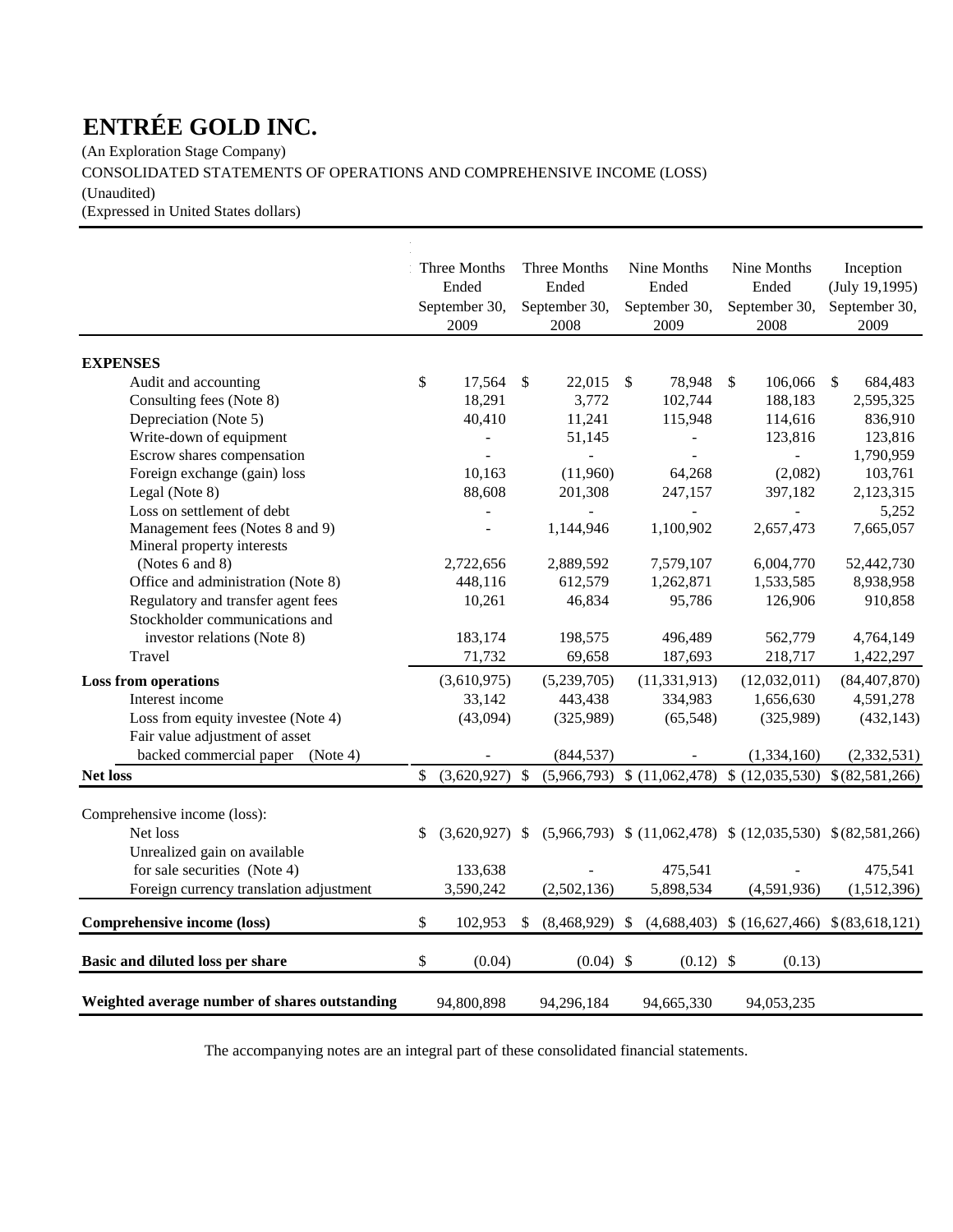(An Exploration Stage Company) CONSOLIDATED STATEMENT OF STOCKHOLDERS' EQUITY (Unaudited) (Expressed in United States dollars)

|                                                  | Number of<br><b>Shares</b> | Common<br>Stock   |                | Additional<br>Paid-in Capital |              | Accumulated<br>Other<br>Comprehensive<br>Income |              | Accumulated<br>Deficit<br>During the<br>Exploration<br>Stage | Total<br>Stockholders'<br>Equity |
|--------------------------------------------------|----------------------------|-------------------|----------------|-------------------------------|--------------|-------------------------------------------------|--------------|--------------------------------------------------------------|----------------------------------|
| Balance, December 31, 2007                       | 93,572,841                 | \$<br>110,492,309 | $\mathbb{S}^-$ | 10,691,873                    | $\mathbb{S}$ | 5,072,288                                       | $\mathbb{S}$ | (54, 788, 510)                                               | \$<br>71,467,960                 |
| Shares issued:                                   |                            |                   |                |                               |              |                                                 |              |                                                              |                                  |
| Exercise of stock options                        | 958,057                    | 1,447,926         |                | (591, 456)                    |              |                                                 |              |                                                              | 856,470                          |
| Mineral property interests                       | 30,000                     | 60,941            |                |                               |              |                                                 |              |                                                              | 60,941                           |
| Share issue costs                                |                            | (7,186)           |                |                               |              |                                                 |              |                                                              | (7,186)                          |
| Stock-based compensation                         |                            |                   |                | 3,672,358                     |              |                                                 |              |                                                              | 3,672,358                        |
| Foreign currency translation adjustment          |                            |                   |                |                               |              | (12, 483, 218)                                  |              |                                                              | (12, 483, 218)                   |
| Net loss                                         |                            |                   |                |                               |              |                                                 |              | (16,730,278)                                                 | (16,730,278)                     |
| Balance, December 31, 2008                       | 94,560,898                 | 111,993,990       |                | 13,772,775                    |              | (7,410,930)                                     |              | (71,518,788)                                                 | 46,837,047                       |
| Shares issued:                                   |                            |                   |                |                               |              |                                                 |              |                                                              |                                  |
| Mineral property interests                       | 20,000                     | 22,515            |                |                               |              |                                                 |              |                                                              | 22,515                           |
| Stock-based compensation                         |                            |                   |                | 1,301,221                     |              |                                                 |              |                                                              | 1,301,221                        |
| Foreign currency translation adjustment          |                            |                   |                |                               |              | (1,303,901)                                     |              |                                                              | (1,303,901)                      |
| Net loss                                         |                            |                   |                |                               |              |                                                 |              | (3,715,719)                                                  | (3,715,719)                      |
| Balance, March 31, 2009                          | 94,580,898                 | 112,016,505       |                | 15,073,996                    |              | (8,714,831)                                     |              | (75, 234, 507)                                               | 43, 141, 163                     |
| Shares issued:                                   |                            |                   |                |                               |              |                                                 |              |                                                              |                                  |
| Exercise of stock options                        | 50,000                     | 93,453            |                | (44, 187)                     |              |                                                 |              |                                                              | 49,266                           |
| Stock-based compensation                         |                            |                   |                | 25,613                        |              |                                                 |              |                                                              | 25,613                           |
| Foreign currency translation adjustment          |                            |                   |                |                               |              | 3,612,193                                       |              |                                                              | 3,612,193                        |
| Unrealized gain on available for sale securities |                            |                   |                |                               |              | 341,903                                         |              |                                                              | 341,903                          |
| Net loss                                         |                            |                   |                |                               |              |                                                 |              | (3,725,832)                                                  | (3,725,832)                      |
| <b>Balance, June 30, 2009</b>                    | 94,630,898                 | 112,109,958       |                | 15,055,422                    |              | (4,760,735)                                     |              | (78,960,339)                                                 | 43,444,306                       |
| Shares issued:                                   |                            |                   |                |                               |              |                                                 |              |                                                              |                                  |
| Exercise of stock options                        | 449,500                    | 886,443           |                | (385, 812)                    |              |                                                 |              |                                                              | 500,631                          |
| Mineral property interests                       | 72,500                     | 130,056           |                |                               |              |                                                 |              |                                                              | 130,056                          |
| Foreign currency translation adjustment          |                            |                   |                |                               |              | 3,590,242                                       |              |                                                              | 3,590,242                        |
| Unrealized gain on available for sale securities |                            |                   |                |                               |              | 133,638                                         |              |                                                              | 133,638                          |
| Net loss                                         |                            |                   |                |                               |              |                                                 |              | (3,620,927)                                                  | (3,620,927)                      |
| Balance, September 30, 2009                      | 95,152,898                 | \$<br>113,126,457 | \$             | 14,669,610                    | $\$$         | (1,036,855)                                     | \$           | (82,581,266)                                                 | \$<br>44,177,946                 |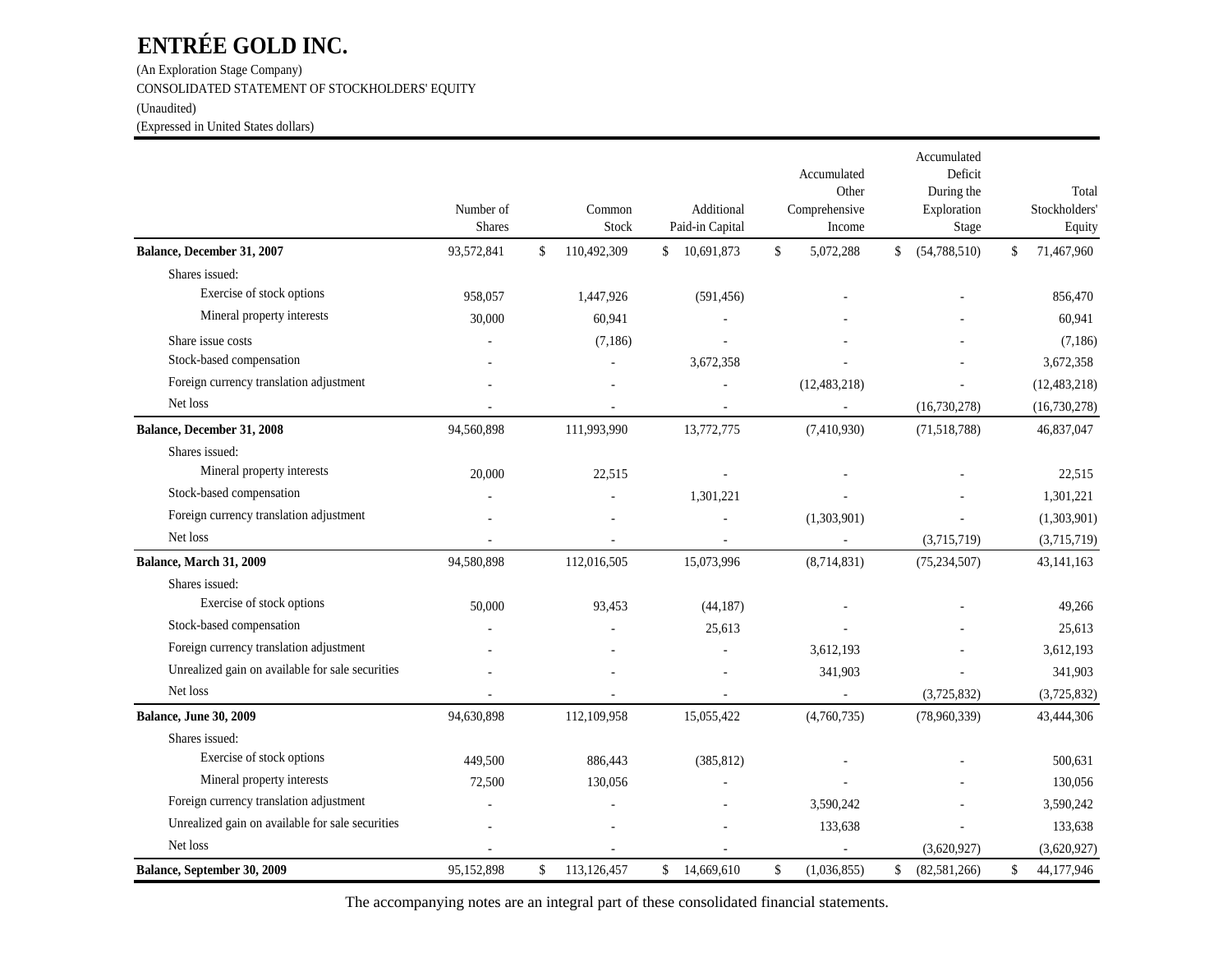(An Exploration Stage Company) CONSOLIDATED STATEMENTS OF CASH FLOWS (Unaudited) (Expressed in United States dollars)

|                                                      | Three Months<br>Ended<br>September 30,<br>2009 | Three Months<br>Ended<br>September 30,<br>2008 | Nine Month<br>Ended<br>September 30,<br>2009 | Nine Months<br>Ended<br>September 30,<br>2008 | Inception<br>(July 19,<br>1995) to<br>September 30,<br>2009 |
|------------------------------------------------------|------------------------------------------------|------------------------------------------------|----------------------------------------------|-----------------------------------------------|-------------------------------------------------------------|
| CASH FLOWS FROM OPERATING ACTIVITIES                 |                                                |                                                |                                              |                                               |                                                             |
| Net loss                                             | \$<br>(3,620,927)                              | (5,966,792)<br>-S                              |                                              | $(11,062,478)$ $(12,035,530)$                 | \$ (82,581,266)                                             |
| Items not affecting cash:                            |                                                |                                                |                                              |                                               |                                                             |
| Depreciation                                         | 40,410                                         | 11,241                                         | 115,948                                      | 114,616                                       | 836,910                                                     |
| Stock-based compensation (Note 8)                    |                                                | 1,472,532                                      | 1,326,834                                    | 3,639,221                                     | 14,800,033                                                  |
| Fair value adjustment of asset backed                |                                                |                                                |                                              |                                               |                                                             |
| commercial paper (Note 4)<br>Write-down of equipment |                                                | 844,537                                        |                                              | 1,334,160<br>123,815                          | 2,332,531<br>123,816                                        |
| Escrow shares compensation                           |                                                | 51,144                                         |                                              |                                               | 2,001,832                                                   |
| Loss on settlment of debt                            |                                                |                                                |                                              |                                               | 5,252                                                       |
| Finder's fee and membership paid in stock            |                                                |                                                |                                              |                                               | 44,697                                                      |
| Mineral property interest paid in                    |                                                |                                                |                                              |                                               |                                                             |
| stock and warrants                                   |                                                | 40,875                                         | 22,515                                       | 60,941                                        | 4,052,698                                                   |
| Loss from equity investee (Note 4)                   | 43,094                                         | 325,989                                        | 65,548                                       | 325,989                                       | 432,143                                                     |
| Changes in assets and liabilities:                   |                                                |                                                |                                              |                                               |                                                             |
| Receivables                                          | 41,250                                         | 249,676                                        | 485,842                                      | 13,033                                        | (157, 109)                                                  |
| Receivables - Ivanhoe Mines                          | (14, 881)                                      |                                                | (45, 101)                                    |                                               | (79, 704)                                                   |
| Prepaid expenses                                     | (14, 335)                                      | 64,933                                         | (116, 343)                                   | 196,723                                       | (401, 191)                                                  |
| Accounts payable and accrued liabilities             | (125, 458)                                     | 880,439                                        | (430, 809)                                   | 599,522                                       | 643,225                                                     |
| Net cash used in operating activities                | (3,650,847)                                    | (2,025,426)                                    | (9,638,044)                                  | (5,627,510)                                   | (57, 946, 133)                                              |
| CASH FLOWS FROM FINANCING ACTIVITIES                 |                                                |                                                |                                              |                                               |                                                             |
| Proceeds from issuance of capital stock              | 500,631                                        | 334,653                                        | 549,897                                      | 856,470                                       | 110,261,581                                                 |
| Share issue costs                                    |                                                |                                                |                                              | 7,186                                         | (3,545,920)                                                 |
| Loan payable to Ivanhoe Mines                        | 45,113                                         | 320,648                                        | 77,770                                       | 320,648                                       | 454,000                                                     |
| Net cash provided by financing activities            | 545,744                                        | 655,301                                        | 627,667                                      | 1,169,932                                     | 107,169,661                                                 |
| CASH FLOWS FROM INVESTING ACTIVITIES                 |                                                |                                                |                                              |                                               |                                                             |
| Joint Venture - Ivanhoe Mines                        | (43,094)                                       | (320, 648)                                     | (65, 548)                                    | (320, 648)                                    | (432, 143)                                                  |
| Purchase of asset backed                             |                                                |                                                |                                              |                                               |                                                             |
| commercial paper (Note 4)                            |                                                |                                                |                                              |                                               | (4,031,122)                                                 |
| Acquisition of equipment                             | (63, 475)                                      | (19, 880)                                      | (98, 379)                                    | (179, 851)                                    | (1,641,157)                                                 |
| Net cash used in investing activities                | (106, 569)                                     | (340, 528)                                     | (163, 927)                                   | (500, 499)                                    | (6,104,422)                                                 |
| Effect of foreign currency translation on cash and   |                                                |                                                |                                              |                                               |                                                             |
| cash equivalents                                     | 3,409,668                                      | (2,417,649)                                    | 5,632,965                                    | (4,371,371)                                   | (1,447,630)                                                 |
| Change in cash and cash equivalents                  |                                                |                                                |                                              |                                               |                                                             |
| during the period                                    | 197,996                                        | (4,128,302)                                    | (3,541,339)                                  | (9,329,448)                                   | 41,671,476                                                  |
| Cash and cash equivalents, beginning of period       | 41,473,480                                     | 61,904,968                                     | 45,212,815                                   | 67,106,113                                    |                                                             |
| Cash and cash equivalents, end of period             | \$41,671,476                                   | \$57,776,665                                   | \$41,671,476                                 | \$57,776,665                                  | \$41,671,476                                                |
| Cash paid for interest during the period             | \$                                             | \$                                             | \$<br>$\overline{\phantom{a}}$               | \$                                            |                                                             |
| Cash paid for income taxes during the period         | \$<br>$\overline{\phantom{a}}$                 | $\$$<br>$\overline{\phantom{a}}$               | \$<br>$\overline{\phantom{a}}$               |                                               |                                                             |

Supplemental disclosure with respect to cash flows (Note 12)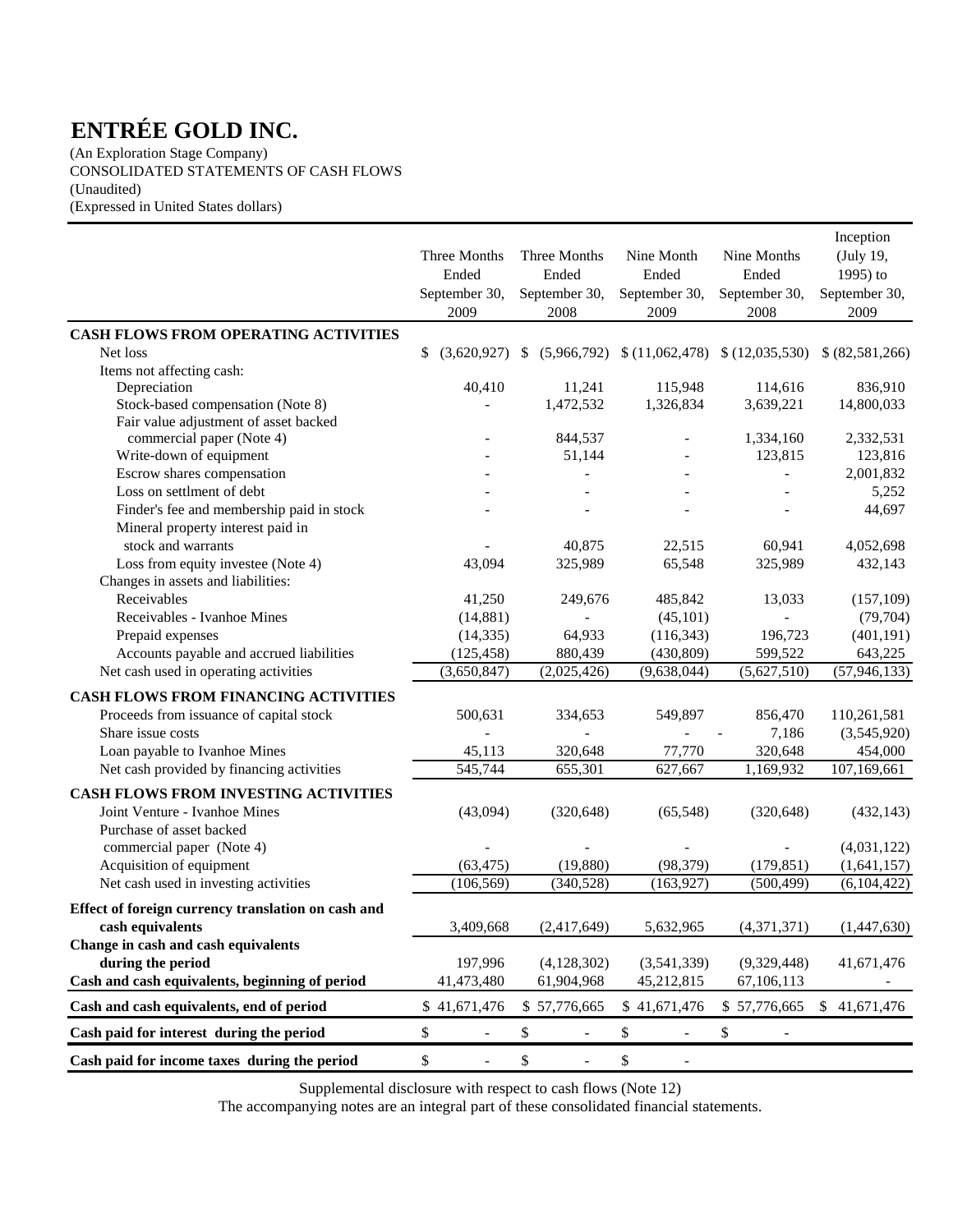**ENTRÉE GOLD INC.**  (An Exploration Stage Company) NOTES TO THE CONSOLIDATED FINANCIAL STATEMENTS September 30, 2009 (Unaudited) (Expressed in United States dollars)

## **1. BASIS OF PRESENTATION**

The interim period financial statements have been prepared by the Company in conformity with generally accepted accounting principles in the United States of America. The preparation of financial data is based on accounting principles and practices consistent with those used in the preparation of annual financial statements, and in the opinion of management these financial statements contain all adjustments necessary (consisting of normally recurring adjustments) to present fairly the financial information contained therein. Certain information and footnote disclosure normally included in the financial statements prepared in conformity with generally accepted accounting principles in the United States of America have been condensed or omitted. These interim period statements should be read together with the most recent audited financial statements and the accompanying notes for the year ended December 31, 2008. The results of operations for the nine months ended September 30, 2009 are not necessarily indicative of the results to be expected for the year ending December 31, 2009.

Certain of the comparable figures have been reclassified to conform with the presentation in the current period.

## **2. NATURE OF OPERATIONS**

The Company was incorporated under the laws of the Province of British Columbia and continued under the laws of the Yukon Territory. On May 27, 2005, the Company changed the governing jurisdiction from the Yukon Territory to British Columbia by continuing into British Columbia under the British Columbia *Business Corporation Act.* The Company's principal business activity is the exploration of mineral property interests. To date, the Company has not generated significant revenues from its operations and is considered to be in the exploration stage.

All amounts are expressed in United States dollars, except for certain per share amounts denoted in Canadian dollars ("C\$").

## **3. SIGNIFICANT ACCOUNTING POLICIES**

These consolidated financial statements follow the same significant accounting principles as those outlined in the notes to the audited consolidated financial statements for the year ended December 31, 2008.

In December 2007, the Financial Accounting Standards Board ("FASB") issued SFAS No. 160, "Non-controlling Interest in Consolidated Financial Statement" ("SFAS 160"), which clarifies that a non-controlling interest in a subsidiary is an ownership interest in the consolidated entity that should be reported as equity in the consolidated financial statements. It requires consolidated net income to be reported at amounts that include the amounts attributable to both the parent and the non-controlling interest. It also requires disclosures, on the face of the consolidated statement of income, of the amounts of consolidated net income attributable to the parent and to the non-controlling interest. This consolidated financial statement will continue to be based on amounts attributable to the parent. The Company adopted the provisions of SFAS 160 on January 1, 2009. The adoption of this standard did not have an impact on our financial position or results of operations.

In December 2007, the FASB issued SFAS No. 141 "Business Combinations" ("SFAS 141") (revised 2007) to improve the relevance, representational faithfulness, and comparability of the information that a reporting entity provides in its financial reports about a business combination and its effects. SFAS 141 establishes principles and requirements for the acquirer to (1) recognize and measure in its financial statements the identifiable assets acquired, the liabilities assumed, and any non-controlling interest; (2) recognizes and measures the goodwill acquired in the business combination or a gain from a bargain purchase; (3) determines what information to disclose to enable users of financial statements to evaluate the nature and financial effects of the business combination. The Company adopted the provisions of SFAS 141(R) on January 1, 2009. The adoption of this standard did not have an impact on our financial position or results of operations.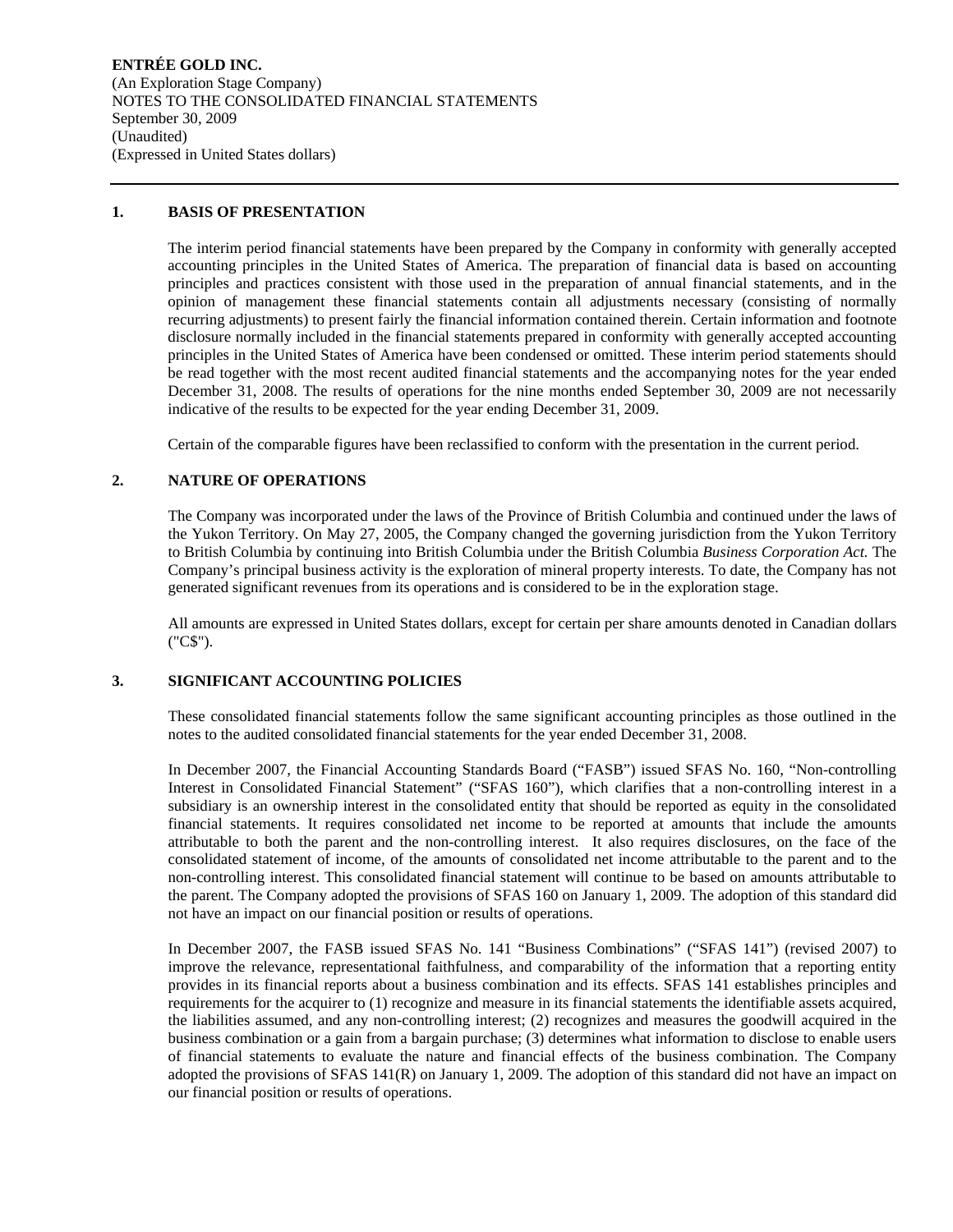## **ENTRÉE GOLD INC.**  (An Exploration Stage Company) NOTES TO THE CONSOLIDATED FINANCIAL STATEMENTS September 30, 2009 (Unaudited) (Expressed in United States dollars)

## **4. INVESTMENTS**

#### *Asset Backed Commercial Paper*

The Company owns Asset Backed Notes ('AB Notes') with a face value of C\$4,013,365. These Notes were issued in replacement of Third Party Asset Backed Commercial Paper ('ABCP') formerly held by the Company. When this ABCP matured but was not redeemed in 2007, it became the subject of a restructuring process overseen by the Pan Canadian Investor Committee. The restructuring was concluded on January 21, 2009 when the ABCP was replaced with long term asset backed securities - the AB Notes. The Company has designated the notes as "available for sale" and the notes are recorded at fair value.

Using publicly available information received from the Pan Canadian Investor Committee as well as Ernst & Young, the court appointed monitor of the restructuring, and Blackrock, the asset administrator, the Company has been able to determine the key characteristics of each class of AB Notes it received: par value; credit rating; interest rate and projected interest payments; and maturity date. It then engaged an ABCP expert to help it estimate the return that a prospective investor would require for each class of AB Notes (Required Yield). Lastly, it calculated the net present value of the cash flows for each class of AB Notes using the Required Yield as the discount factor.

The fair market value of the AB Notes has been impacted by a number of factors.

There has been a continued improvement in general corporate credit market conditions over this time period. This decrease in credit risk impacts the intrinsic value of the AB Notes due to a general lowering of default risk – albeit a decline from historically high levels – and a decrease in the likelihood that credit risk limits built into the AB Notes will be exceeded (specifically, the spread-based margin triggers). Accordingly, the required yield on the AB Notes has been reduced to reflect easing in the credit markets.

Another factor is the simple passage of time. As with all debt instruments, the value of these AB Notes will approach par as the date of maturity approaches and assuming that they do not default. The reduction in the time-tomaturity is a factor that increases the fair market value of the AB Notes over time.

There was an offsetting negative factor that influenced the valuation of the AB Notes. On August 11, 2009, Dominion Bond Rating Service ('DBRS') downgraded the MAV2 A-2 Pooled Notes to BBB (low) with a negative outlook. DBRS cited credit quality concerns specific to five assets underlying the MAV2 Pool and disclosed additional details on the composition and performance of those assets. While none of these assets had defaulted, DBRS felt that their margins of protection against loss had been eroded, increasing the probability that one or more of these assets may default. DBRS noted that if all of these assets were to default and realize 100% losses, then the MAV2 A-2 Notes would realize a small loss; the C Notes and B Notes would be lost in entirety. In order to take this new disclosure into account, the required yield for the MAV2 A-2, B, and C Notes was increased in determining the fair market valuation of the Notes held by the Company.

The net impact of these positive and negative factors was an increase in fair market value in the period. As a result of this analysis, the Company has estimated the fair market value of its AB Notes investment to be C\$2,173,928 as at September 30, 2009. Accordingly, the Company has recorded an unrealized gain of \$475,541 in other comprehensive income.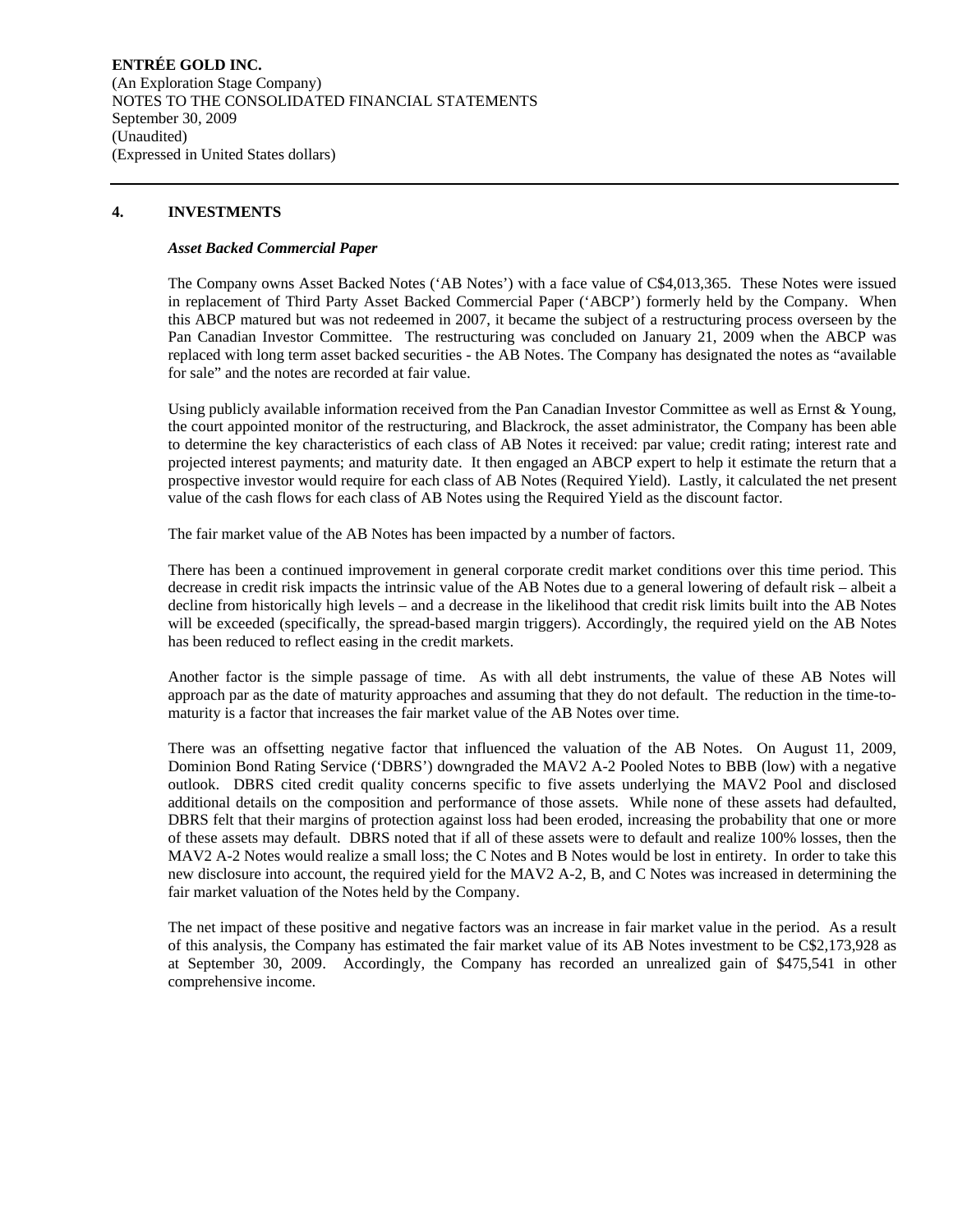### **4. INVESTMENTS** (cont'd…)

### *Asset Backed Commercial Paper* (cont'd…)

The table below summarizes the Company's valuation.

| Restructuring categories         | C\$ thousands |                                       |                           |
|----------------------------------|---------------|---------------------------------------|---------------------------|
| <b>MAV 2 Notes</b>               | Face value    | <b>C\$</b> Fair<br>value<br>estimate* | Expected<br>maturity date |
| A1 (rated A)                     | 1,966,529     | 1,342,444                             | 12/31/2016                |
| A2 (rated A)                     | 1,630,461     | 783,952                               | 12/31/2016                |
| B                                | 295.974       | 42,901                                | 12/31/2016                |
| C                                | 120,401       | 4.631                                 | 12/31/2016                |
| <b>Total original investment</b> | 4,013,365     | 2,173,928                             |                           |

\* - the range of fair values estimated by the Company varied between C\$1.9 million and C\$2.4 million - the total United States dollars fair value of the investment at September 30, 2009 is \$2,027,540.

While we believe that we have utilized an appropriate methodology to estimate fair value, given the current state and ongoing volatility of global credit markets there can be no assurance that management's estimate of potential recovery as at September 30, 2009 is accurate. Subsequent adjustments, either materially higher or lower, may be required in future reporting periods. Management will continue to seek all avenues to recover the maximum value from the original investments and interest due.

The secondary market for the AB Notes continues to be very illiquid with only a small number of trades reported that took place at very distressed sales prices. There is little bidding activity and it is difficult to ascertain what potential volume could be transacted at those bids. Investors wishing to sell their AB Notes would have to give up a significant liquidity discount below the intrinsic value of the Notes. It is uncertain if or when a more liquid secondary market for the AB Notes will develop.

### *Equity Method Investment*

The Company has a 20% equity investment in a joint venture with Ivanhoe Mines Ltd. (Note 6). At September 30, 2009, the Company's investment in the joint venture is \$Nil. The Company's share of the loss of the joint venture is \$43,904 for the nine months ended September 30, 2009 (September 30, 2008, \$325,989).

## **5. EQUIPMENT**

|                                       |   | September 30, 2009     |                             |                    |    |                           |          |                             |    | December 31, 2008  |    |                    |
|---------------------------------------|---|------------------------|-----------------------------|--------------------|----|---------------------------|----------|-----------------------------|----|--------------------|----|--------------------|
|                                       |   | Cost                   | Accumulated<br>Depreciation |                    |    | Net Book<br>Value<br>Cost |          | Accumulated<br>Depreciation |    | Net Book<br>Value  |    |                    |
| Office equipment                      | S | 119.609                | S                           | 48.509             | \$ | 71.100                    | <b>S</b> | 89,886                      | -S | 46.819             | \$ | 43,067             |
| Computer equipment<br>Field equipment |   | 478,880<br>460,169     |                             | 242,188<br>203,815 |    | 236,692<br>256,354        |          | 340,917<br>402,902          |    | 167,852<br>133,449 |    | 173,065<br>269,453 |
| <b>Buildings</b>                      |   | 406,784<br>\$1,465,442 | \$                          | 222,240<br>716.752 | S  | 184,544<br>748,690        |          | 356,160<br>\$1,189,865      | \$ | 169,621<br>517,741 | \$ | 186,539<br>672,124 |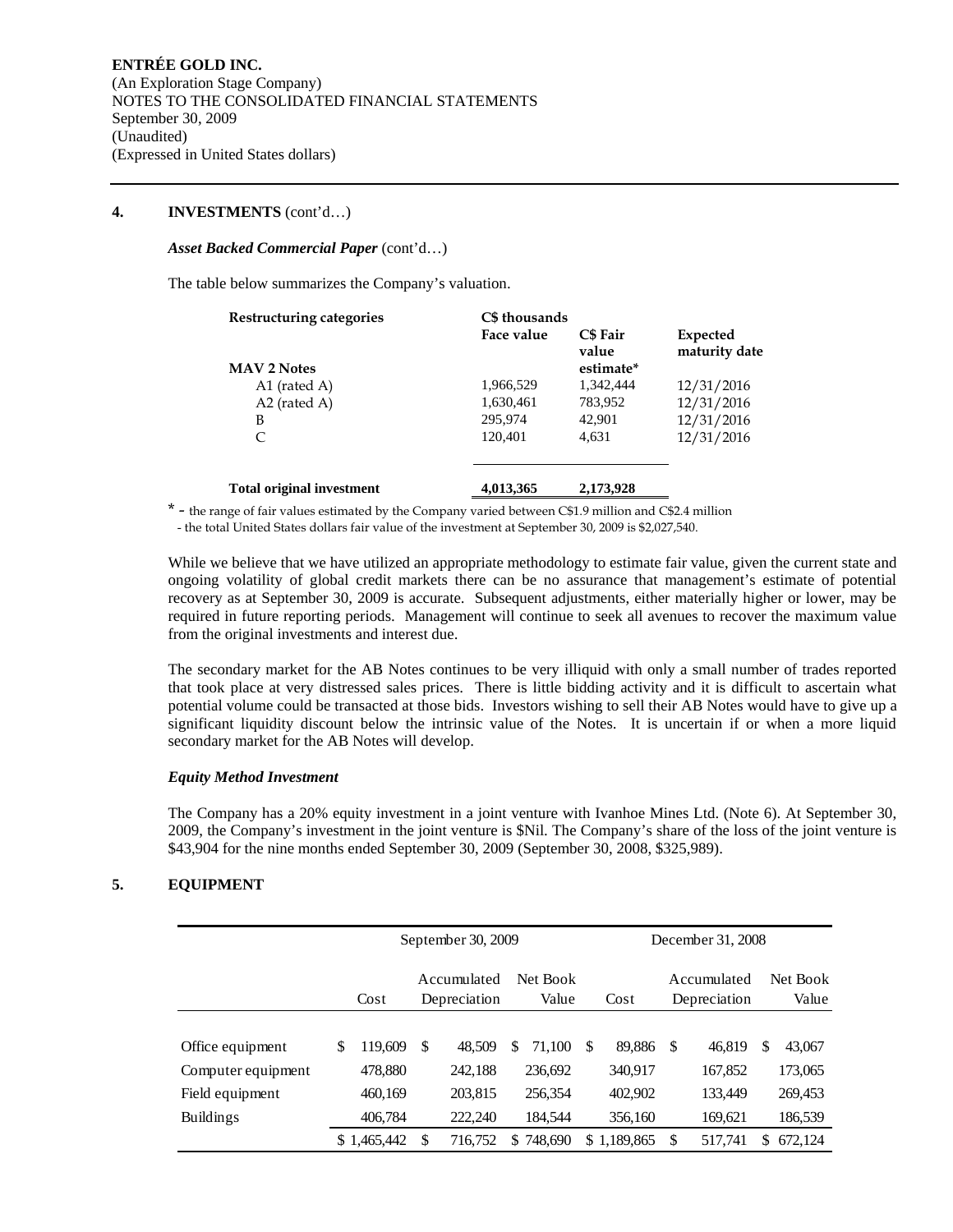#### **6. MINERAL PROPERTY INTERESTS**

Title to mineral property interests involves certain inherent risks due to the difficulties of determining the validity of certain claims as well as the potential for problems arising from the frequently ambiguous conveyancing history characteristic of many mineral property interests. The Company has investigated title to its mineral property interests and, to the best of its knowledge, title to the mineral property interests are in good standing. A portion of the Shivee Tolgoi license and the Javhlant licences are subject to the joint venture with Ivanhoe Mines Ltd.

#### **Lookout Hill**

The Shivee Tolgoi 3148X and Javhlant 3150X exploration licences were converted to mining licences on October 26, 2009. These licences now have a term of 30 years, with two potential extensions possible of 20 years each. The third Lookout Hill licence, Togoot 3136X, was issued on March 30, 2001, and expires in March 2010. Mongolian exploration licences are maintained in good standing by payment to the Mineral Resources Authority of Mongolia of set annual fees escalating from \$0.05 to \$1.50 per hectare over the course of the mineral tenure. Once an exploration licence is converted to a mining licence, the fees increase to \$15.00 per hectare. The total estimated annual fees in order to maintain the licences in good standing, if all three are converted to mining licences, is approximately \$2,700,000. Approximately \$600,000 of this amount would be subject to the joint venture with Ivanhoe Mines, which is described further below.

The Company entered into an arm's-length Equity Participation and Earn-In Agreement (the "Earn-In Agreement") in October 2004 with Ivanhoe Mines Ltd. This agreement was subsequently assigned to a subsidiary of Ivanhoe Mines Ltd., Ivanhoe Mines Mongolia Inc. XXK, (collectively, "Ivanhoe Mines"). The Earn-in Agreement provided that Ivanhoe Mines would have the right, subject to certain conditions outlined in the Earn-in Agreement, to earn a participating interest in mineral exploration and, if warranted, development and mining project on a portion of the Lookout Hill property (the "Project Property").

As of June 30, 2008, Ivanhoe Mines had expended a total of \$35 million on exploration on the Project Property and in accordance with the Earn-In Agreement, the Company and Ivanhoe Mines formed a joint venture on terms annexed to the Earn-In Agreement.

As of September 30, 2009, the joint venture had expended approximately \$2.1 million (December 31, 2008 - \$1.9 million) in mineral property interests to advance the project. Under the terms of the Earn-in Agreement, Ivanhoe Mines advanced to the Company the required cash participation amount charging interest at prime plus 2% (Note 7).

#### **Manlai**

The Manlai licence was issued March 9, 2001 and renewed in March 2006 to March 2008. Subsequent to December 31, 2007 and pursuant to Mongolian Minerals Law, we extended our licences for final expiry in March 2010, unless converted before this date to a mining licence. The total estimated annual fees in order to maintain the licence in good standing is approximately \$10,000.

## **Empirical**

In July 2007, the Company entered into an agreement with Empirical Discovery, LLC ("Empirical") to explore for and develop certain mineral targets in southeastern Arizona and adjoining southwestern New Mexico. Under the terms of the agreement, the Company has the option to acquire an 80% interest in any of the properties by incurring exploration expenditures totalling a minimum of \$1.9 million and issuing 300,000 shares within 5 years of acceptance of the agreement. If the Company exercises its option, Empirical may elect within 90 days to retain a 20% participating interest or convert to a 2% NSR (net smelter return) royalty, half of which may be purchased for \$2 million. Per the terms of the agreement, the Company issued 15,000 shares in August 2007, 20,000 shares in August 2008, and 35,000 shares in August 2009.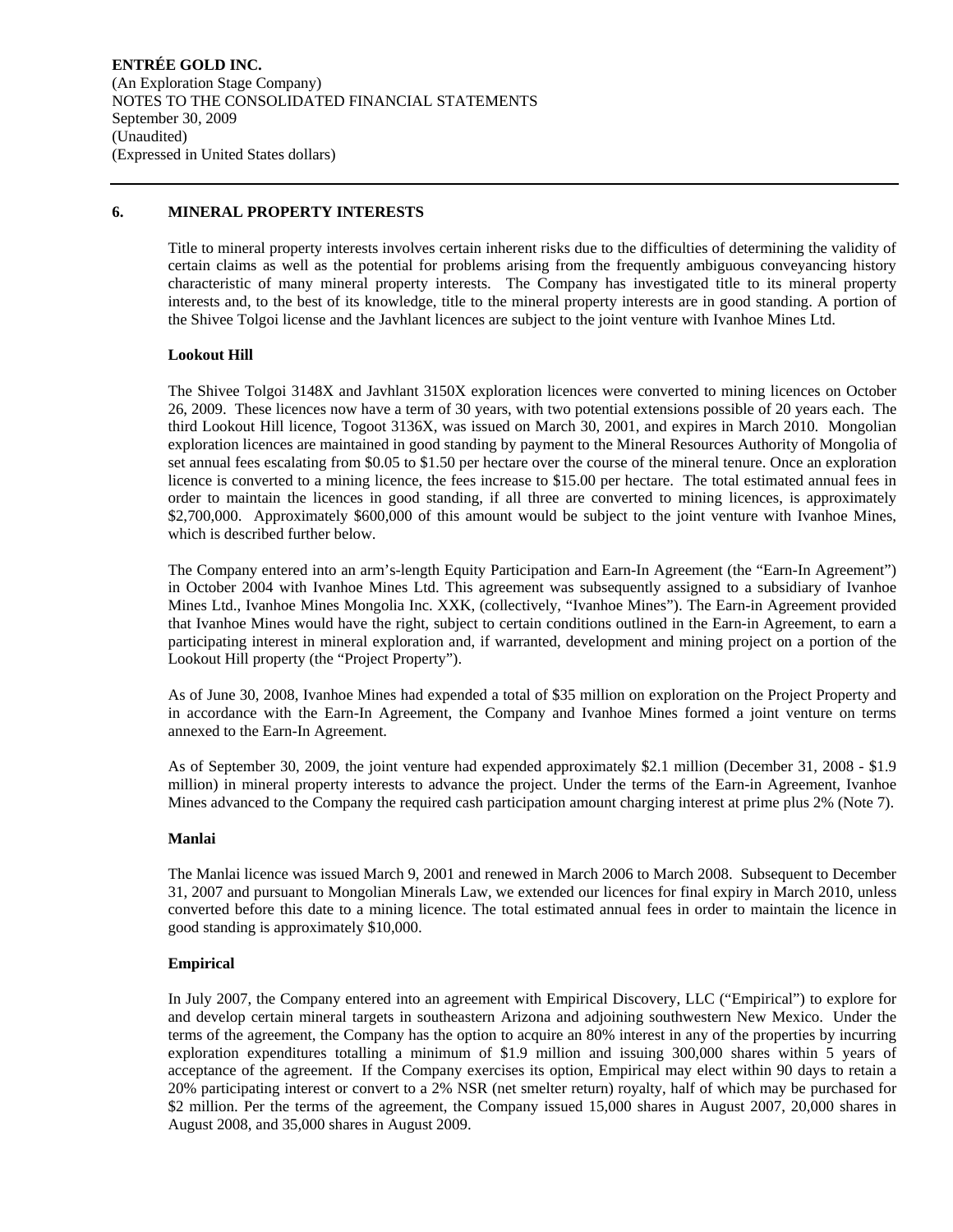## **6. MINERAL PROPERTY INTERESTS** (cont'd…)

### **Lordsburg**

The Lordsburg project is one of the targets advanced under the 2007 Empirical agreement. The Company determined that based on favourable preliminary results this project warranted significant exploration.

#### **Bisbee**

In January 2008, the Company entered into a second agreement with Empirical whereby the Company has the option to acquire an 80% interest in any of the properties by incurring exploration expenditures totaling a minimum of \$1.9 million and issuing 150,000 shares within 5 years of the anniversary of TSX acceptance of the agreement (February 13, 2008). If the Company exercises its option, Empirical may elect within 90 days to retain a 20% participating interest or convert to a 2% NSR royalty, half of which may be purchased for \$2 million. Upon entering this agreement, the Company issued 10,000 to Empirical as per the terms of the agreement. In February 2009, a further 20,000 shares were issued to Empirical as per the terms of the agreement.

#### **Huaixi**

In November 2007, the Company entered into an agreement with the Zhejiang No. 11 Geological Brigade to explore for copper within three prospective contiguous exploration licences in Pingyang County, Zhejiang Province, People's Republic of China. The Company has agreed to spend \$3 million to fund exploration activities on the licences over a four year period in order to earn a 78% interest with Zhejiang No. 11 Geological Brigade holding a 22% interest.

#### **Blackjack**

In July 2009, the Company entered into an agreement with HoneyBadger Exploration Inc. ("HoneyBadger") whereby the Company may acquire up to an 80% interest in a portion of the Yerington West Project, known as the Blackjack Property. The Company may exercise its first option to acquire 51% after incurring minimum expenditures of US\$900,000 in the first year of exploration and issuing 37,500 shares and reimbursing HoneyBadger for up to \$206,250 of expenditures previously incurred on the property. The Company may increase its interest by a further 29% (to 80% in total) by making payments of US\$375,000 and issuing 375,000 shares within 3 years. The Company has committed to carry HoneyBadger through the completion of 10,000 metres of drilling, including any done within the first year.

#### **Roulette**

In September, 2009, the Company entered into an agreement with Bronco Creek Exploration Inc. ("Bronco Creek") to acquire an 80% interest in the Roulette Property which adjoins and is directly south of the Blackjack Property currently under option with HoneyBadger. Under the terms of the agreement, the Company may acquire an 80% interest in the Roulette Property by incurring expenditures of \$1,000,000, making cash payments of US\$140,000 and issuing 85,000 shares within three years. The minimum expenditure required in Year 1 is US\$300,000, along with cash payments totalling US\$90,000 and issuance of 72,500 shares.

#### **Crystal**

In September 2009, the Company reached an agreement with Taiga Consultants Ltd. to acquire the Crystal Property, located approximately 120 kilometres west-southwest of Prince George, BC. Entrée may acquire 100% interest, subject to a 1% NSR royalty, in the Crystal Property after completing \$500,000 in exploration expenditures.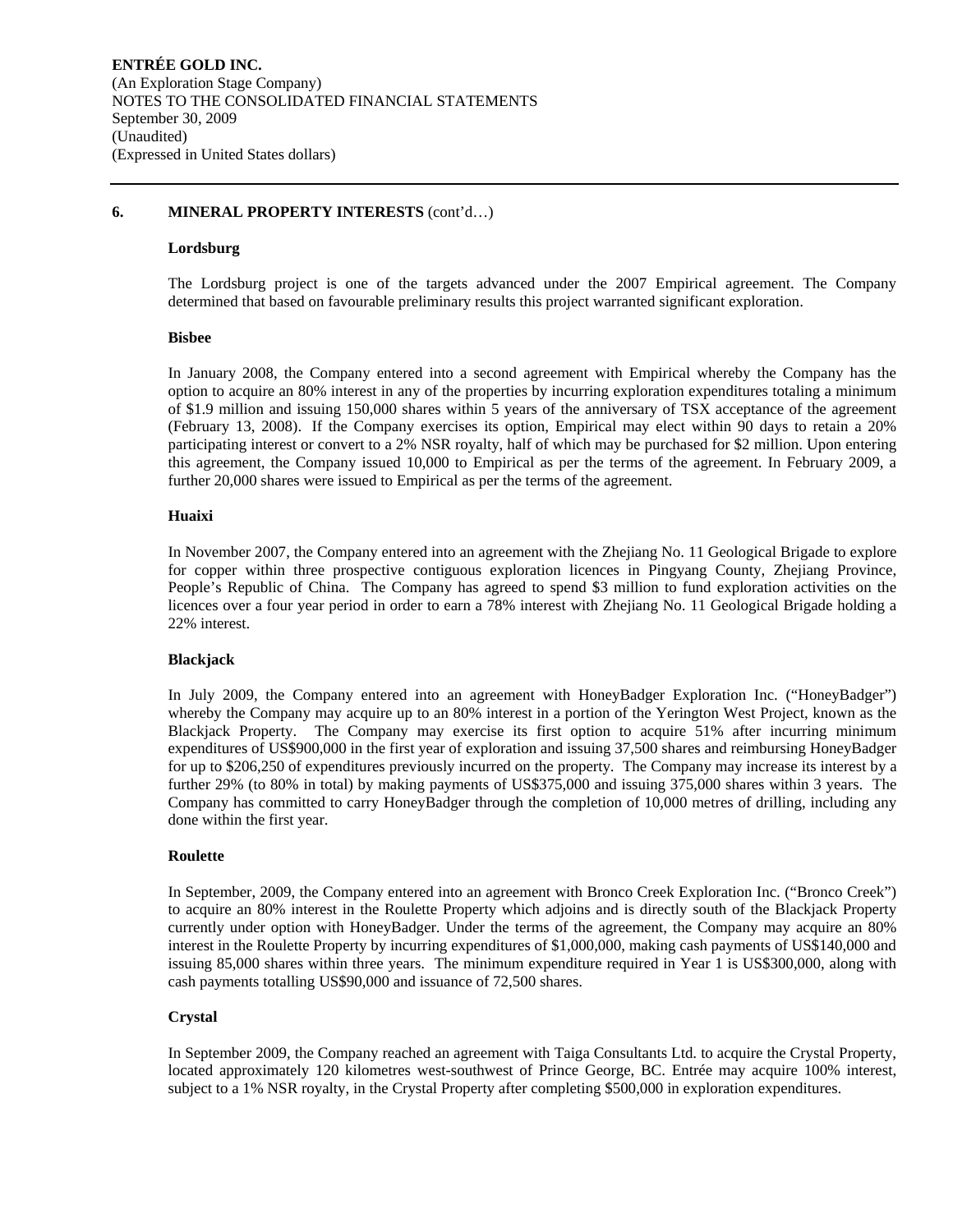### **6. MINERAL PROPERTY INTERESTS** (cont'd…)

Mineral property interest costs incurred are summarized as follows:

|                            | Three Months    | Three Months    | Nine Months     | Nine Months     | Inception        |
|----------------------------|-----------------|-----------------|-----------------|-----------------|------------------|
|                            | Ended           | Ended           | Ended           | Ended           | (July 19,1995) - |
|                            | September 30,   | September 30,   | September 30,   | September 30,   | September 30,    |
|                            | 2009            | 2008            | 2009            | 2008            | 2009             |
| <b>MONGOLIA</b>            |                 |                 |                 |                 |                  |
| Lookout Hill               | 1,625,877       | 1,945,746       | 4,749,151       | 3,365,810       | 39,541,773       |
| Manlai                     | 10,471          | 18,196          | 18,681          | 27,888          | 4,308,106        |
| <b>Total Mongolia</b>      | 1,625,877       | 1,945,746       | 4,749,151       | 3,365,810       | 39,541,773       |
| <b>CHINA</b>               |                 |                 |                 |                 |                  |
| Huaixi                     | 127,418         | 212,270         | 562,352         | 401,997         | 1,188,677        |
| <b>Total China</b>         | 127,418         | 212,270         | 562,352         | 401,997         | 1,188,677        |
| <b>USA</b>                 |                 |                 |                 |                 |                  |
| Lordsburg                  | 373,808         | 308,104         | 1,327,267       | 319,960         | 2,495,265        |
| Empirical                  | 249,277         | 254,801         | 353,792         | 1,425,528       | 1,816,719        |
| <b>Bisbee</b>              | 35,259          | 34,809          | 118,061         | 203,182         | 311,936          |
| Blackjack                  | 189,622         |                 | 189,622         |                 | 189,622          |
| Roulette                   | 24,454          |                 | 24,454          |                 | 24,454           |
| <b>Total USA</b>           | 847,966         | 597,714         | 1,988,742       | 1,948,670       | 4,813,542        |
| <b>OTHER</b>               | 86,470          | 115,666         | 235,727         | 260,405         | 2,566,178        |
| <b>Total other</b>         | 86,470          | 115,666         | 235,727         | 260,405         | 2,566,178        |
| <b>Total all locations</b> | \$<br>2,722,656 | \$<br>2,889,592 | \$<br>7,579,107 | \$<br>6,004,770 | \$<br>52,442,730 |

## **7. LOANS PAYABLE**

Under the terms of the Earn-In Agreement (Note 6), Ivanhoe Mines will contribute funds to approved joint venture programs and budgets on the Company's behalf. Interest on each loan advance shall accrue at an annual rate equal to Ivanhoe Mines' actual cost of capital or the prime rate of the Royal Bank of Canada, plus two percent (2%) per annum, whichever is less, as at the date of the advance. The loans will be repayable by the Company monthly from ninety percent (90%) of the Company's share of available cash flow from the joint venture. In the absence of available cash flow, the loans will not be repayable. The loans are unsecured and the Company will use the proceeds of the loans only to meet its obligations under the joint venture. The loans are not expected to be repaid within one year.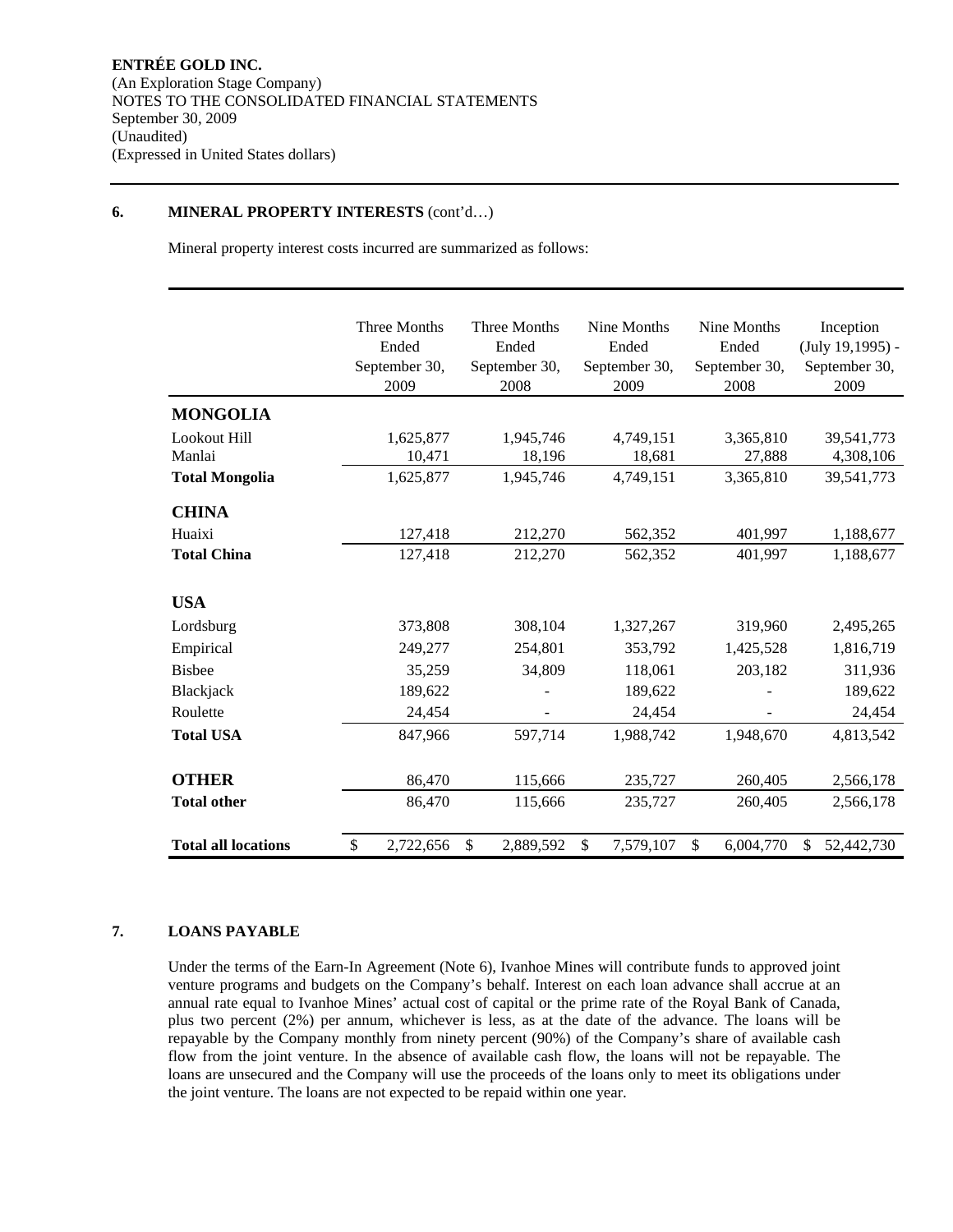#### **8. COMMON STOCK**

#### **Share issuances**

In February 2009, the Company issued 20,000 shares at a fair value of \$22,515 to Empirical pursuant to the January 2008 Bisbee mineral property option agreement (Note 6).

During the quarter ended June 30, 2009, the Company issued 50,000 common shares for cash proceeds of \$49,266 on the exercise of stock options. The fair value recorded when the options were granted of \$44,187 has been transferred from additional paid–in capital to common stock on the exercise of the options

In August 2009, the Company issued 35,000 shares at a fair value of \$45,545 to Empirical pursuant to the July 2007 mineral property option agreement and 37,500 shares at a fair value of \$84,511 to Honey Badger Exploration pursuant to the August 2009 mineral property option agreement (Note 6).

During the quarter ended September 30, 2009, the Company issued 449,500 common shares for cash proceeds of \$500,631 on the exercise of stock options. The fair value recorded when the options were granted of \$385,812 has been transferred from additional paid–in capital to common stock on the exercise of the options.

#### **Stock options**

The Company has adopted a stock option plan (the "Plan") to grant options to directors, officers, employees and consultants. Under the Plan, as amended in May 2008, the Company may grant options to acquire up to 12,200,000 common shares of the Company. Options granted can have a term up to ten years and an exercise price typically not less than the Company's closing stock price at the date of grant.

The Company uses the Black-Scholes option pricing model to determine the fair value of stock options granted. In accordance with SFAS No. 123R for employees, the compensation expense is amortized on a straight-line basis over the requisite service period which approximates the vesting period. Compensation expense for stock options granted to non-employees is recognized over the contract services period or, if none exists, from the date of grant until the options vest. Compensation associated with unvested options granted to non-employees is re-measured on each balance sheet date using the Black-Scholes option pricing model.

The Company uses historical data to estimate option exercise, forfeiture and employee termination within the valuation model. For non-employees, the expected term of the options approximates the full term of the options. The risk-free interest rate is based on a treasury instrument whose term is consistent with the expected term of the stock options. The Company has not paid and does not anticipate paying dividends on its common stock; therefore, the expected dividend yield is assumed to be zero. In addition, SFAS No. 123R requires companies to utilize an estimated forfeiture rate when calculating the expense for the reporting period. Based on the best estimate, management applied the estimated forfeiture rate of Nil in determining the expense recorded in the accompanying Statements of Operations.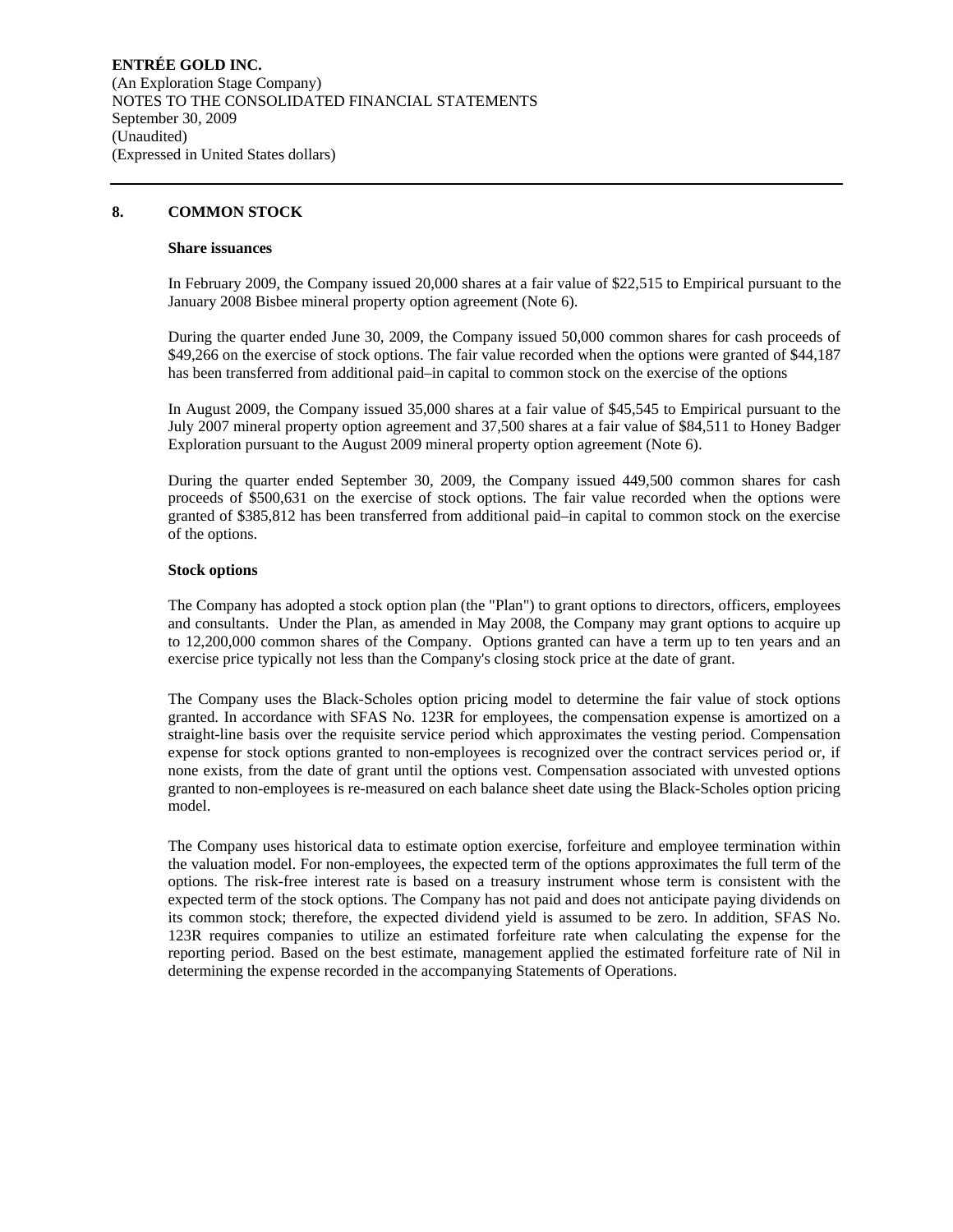## **Stock options** (cont'd…)

Stock option transactions are summarized as follows:

|                               | Number of<br><b>Shares</b> | Weighted Average<br><b>Exercise Price</b><br>(C\$) |
|-------------------------------|----------------------------|----------------------------------------------------|
| Balance at December 31, 2008  | 10,651,800                 | 1.65                                               |
| Granted                       | 1,780,000                  | 1.31                                               |
| Expired                       | (530,000)                  | 1.24                                               |
| Balance at March 31, 2009     | 11,901,800                 | 1.61                                               |
| Exercised                     | (50,000)                   | 1.15                                               |
| Expired                       | (28,000)                   | 2.16                                               |
| Balance at June 30, 2009      | 11,823,800                 | 1.61                                               |
| Exercised                     | (449,500)                  | 1.22                                               |
| Expired                       | (33,000)                   | 2.46                                               |
| Balance at September 30, 2009 | 11,341,300                 | 1.63                                               |

The weighted average fair value per stock option granted during the nine months ended September 30, 2009 was C\$0.88 (September 30, 2008 - C\$1.22). The number of stock options exercisable at September 30, 2009 was 11,341,300.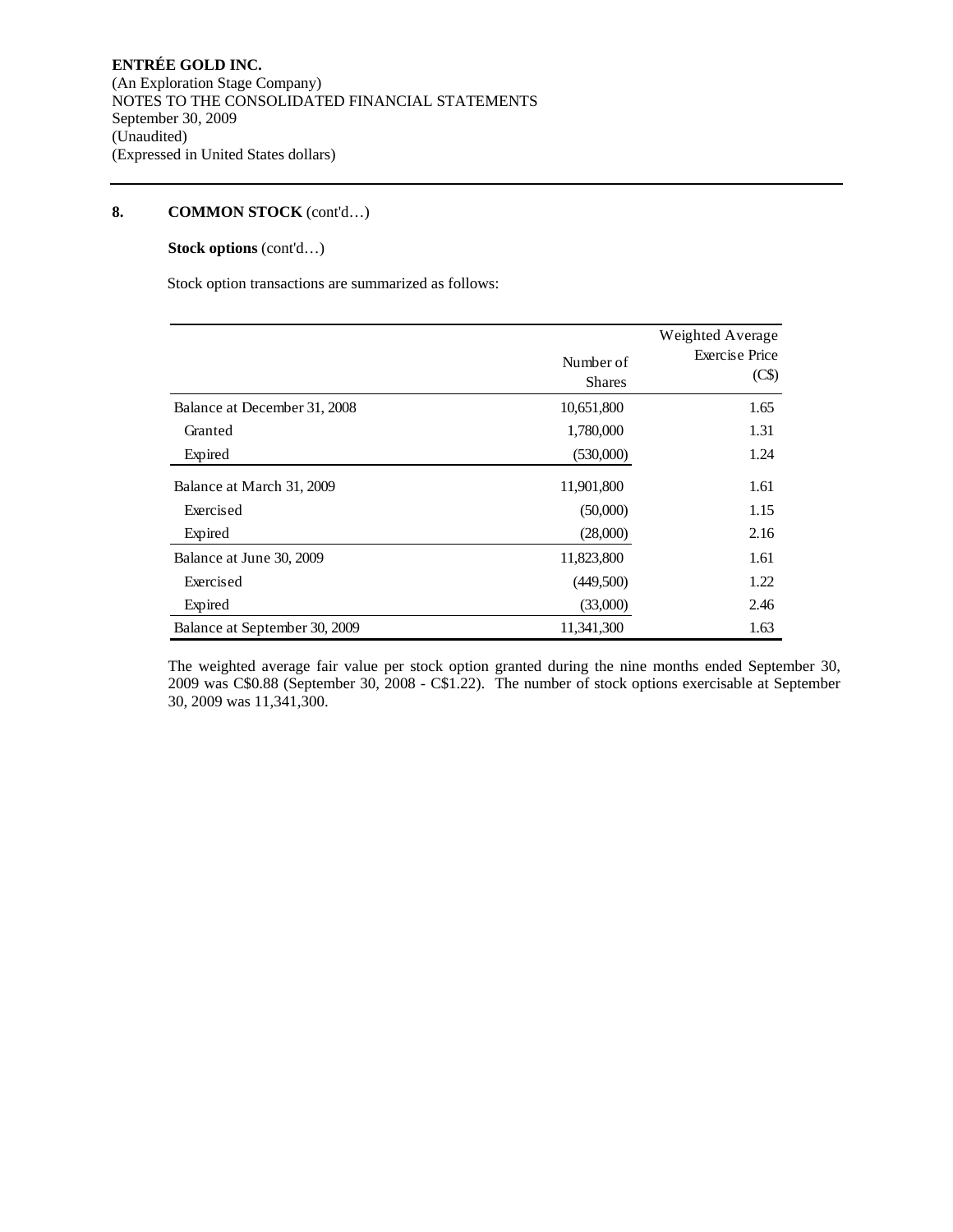## **Stock options** (cont'd…)

At September 30, 2009, the following stock options were outstanding:

| Number of<br><b>Shares</b> | Exercise<br>Price<br>(C\$) | Aggregate<br><b>Intrinsic Value</b><br>(C\$) | <b>Expiry Date</b>       | Number of<br>Options<br>Exercisable | Aggregate<br><b>Intrinsic Value</b><br>(C\$) |
|----------------------------|----------------------------|----------------------------------------------|--------------------------|-------------------------------------|----------------------------------------------|
| 15,000                     | 1.55                       | 22,500                                       | October 1, 2009 *        | 15,000                              | 22,500                                       |
| 15,000                     | 1.32                       |                                              | 25,950 October 1, 2009 * | 15,000                              | 25,950                                       |
| 100,000                    | 3.10                       |                                              | November 1, 2009 *       | 100,000                             |                                              |
| 1,050,000                  | 1.15                       | 1,995,000                                    | November 12, 2009        | 1,050,000                           | 1,995,000                                    |
| 490,000                    | 1.25                       | 882,000                                      | December 17, 2009        | 490,000                             | 882,000                                      |
| 400,000                    | 1.28                       | 708,000                                      | January 7, 2010          | 400,000                             | 708,000                                      |
| 75,000                     | 1.19                       | 139,500                                      | March 3, 2010            | 75,000                              | 139,500                                      |
| 20,000                     | 2.00                       | 21,000                                       | April 3, 2010            | 20,000                              | 21,000                                       |
| 63,000                     | 1.48                       | 98,910                                       | May 24, 2010             | 63,000                              | 98,910                                       |
| 2,080,000                  | 1.75                       | 2,704,000                                    | June 9, 2010             | 2,080,000                           | 2,704,000                                    |
| 25,000                     | 1.66                       | 34,750                                       | August 25, 2010          | 25,000                              | 34,750                                       |
| 20,000                     | 1.85                       | 24,000                                       | September 28, 2010       | 20,000                              | 24,000                                       |
| 125,000                    | 1.80                       | 156,250                                      | January 23, 2011         | 125,000                             | 156,250                                      |
| 100,000                    | 2.20                       | 85,000                                       | February 8, 2011         | 100,000                             | 85,000                                       |
| 20,000                     | 2.34                       | 14,200                                       | March 28, 2011           | 20,000                              | 14,200                                       |
| 929,300                    | 1.32                       | 1,607,689                                    | July 10, 2011            | 929,300                             | 1,607,689                                    |
| 10,000                     | 1.77                       | 12,800                                       | December 11, 2011        | 10,000                              | 12,800                                       |
| 50,000                     | 1.77                       | 64,000                                       | January 22, 2012         | 50,000                              | 64,000                                       |
| 200,000                    | 2.16                       | 178,000                                      | April 5, 2012            | 200,000                             | 178,000                                      |
| 500,000                    | 2.06                       | 495,000                                      | May 16, 2012             | 500,000                             | 495,000                                      |
| 479,500                    | 2.30                       | 359,625                                      | May 31, 2012             | 479,500                             | 359,625                                      |
| 5,000                      | 2.58                       | 2,350                                        | January 9, 2013          | 5,000                               | 2,350                                        |
| 1,515,000                  | 2.00                       | 1,590,750                                    | April 3, 2013            | 1,515,000                           | 1,590,750                                    |
| 12,500                     | 1.55                       | 18,750                                       | May 21, 2013             | 12,500                              | 18,750                                       |
| 125,000                    | 2.02                       | 128,750                                      | July 17, 2013            | 125,000                             | 128,750                                      |
| 1,239,000                  | 1.55                       | 1,858,500                                    | September 17, 2013       | 1,239,000                           | 1,858,500                                    |
| 25,000                     | 1.07                       | 49,500                                       | January 26, 2014         | 25,000                              | 49,500                                       |
| 1,653,000                  | 1.32                       | 2,859,690                                    | February 12, 2014        | 1,653,000                           | 2,859,690                                    |
| 11,341,300                 |                            | \$16,136,464                                 |                          | 11,341,300                          | \$<br>16,136,464                             |

\*Subsequent Events (Note 14)

The aggregate intrinsic value in the preceding table represents the total intrinsic value, based on the Company's closing stock price of C\$3.05 per share as of September 30, 2009, which would have been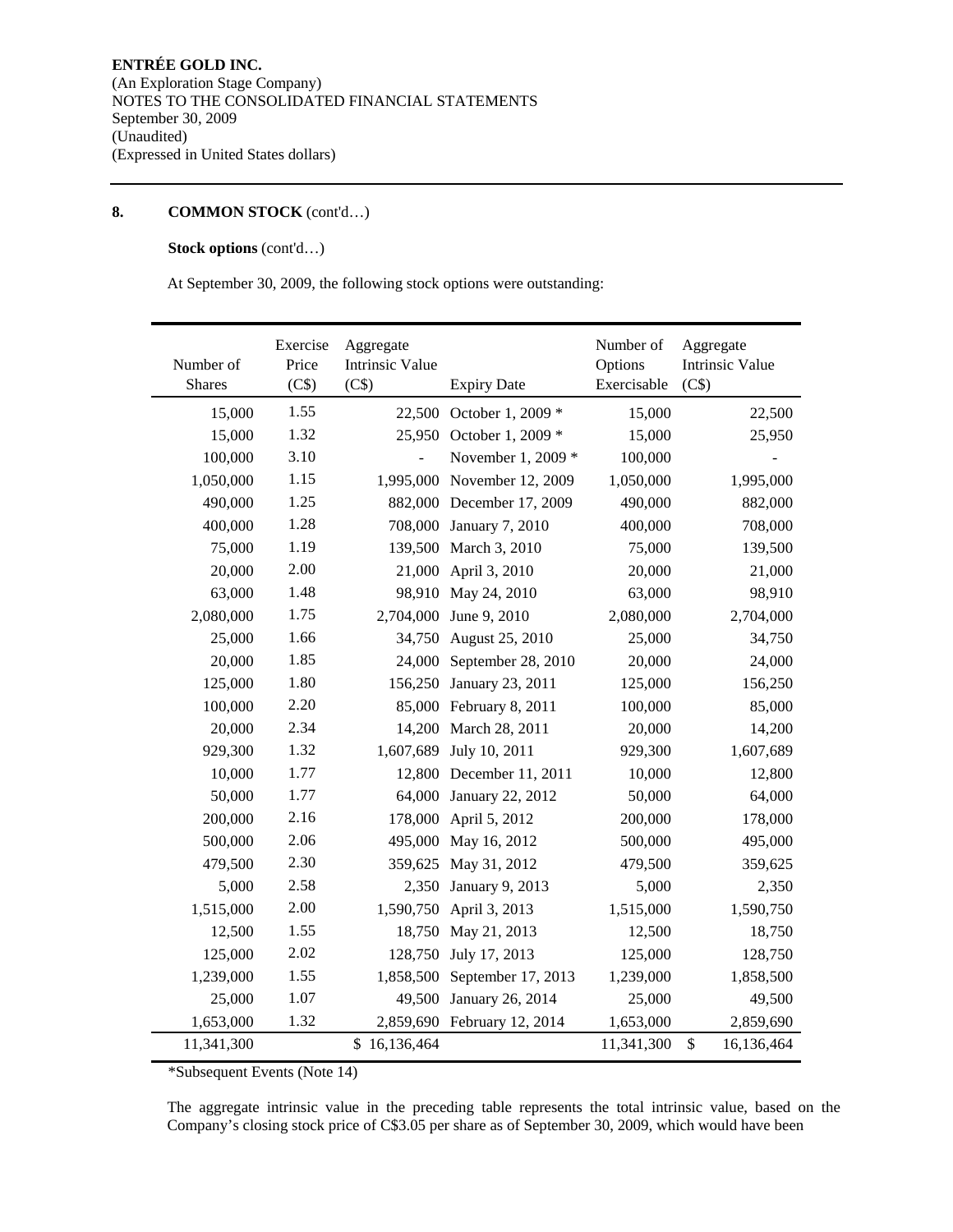#### **Stock options** (cont'd…)

received by the option holders had all options holders exercised their options as of that date. The total number of in-the-money options vested and exercisable as of September 30, 2009 was 11,341,300. The total intrinsic value of options exercised during the nine months ended September 30, 2009 was \$655,420 (September 30, 2008 -\$1,062,400).

The following table summarizes information regarding the non-vested stock purchase options outstanding as of September 30, 2009.

|                                          | Number of<br>Options | Weight Average<br>Grant-Date Fair<br>Value (C\$) |
|------------------------------------------|----------------------|--------------------------------------------------|
| Non-vested options at December 31, 2008  | 166,667              | 1.43                                             |
| Granted                                  |                      |                                                  |
| Vested                                   |                      |                                                  |
| Cancellation/forfeited                   |                      |                                                  |
| Non-vested options at March 31, 2009     | 166,667              | 1.43                                             |
| Granted                                  |                      |                                                  |
| Vested                                   | (166, 667)           | 1.43                                             |
| Cancellation/forfeited                   |                      |                                                  |
| Non-vested options at June 30, 2009      |                      |                                                  |
| Non-vested options at September 30, 2009 |                      |                                                  |

#### **Stock-based compensation**

The fair value of stock options granted during the nine months ended September 30, 2009 was \$1,250,242 (September 30, 2008 - \$3,532,013) which is being recognized over the options vesting periods. Typically, options vest fully upon grant. The stock-based compensation recognized during the nine months ended September 30, 2009 was \$1,326,834 (September 30, 2008 - \$3,639,221) which has been recorded in the consolidated statements of operations as follows with corresponding additional paid-in capital recorded in stockholders' equity: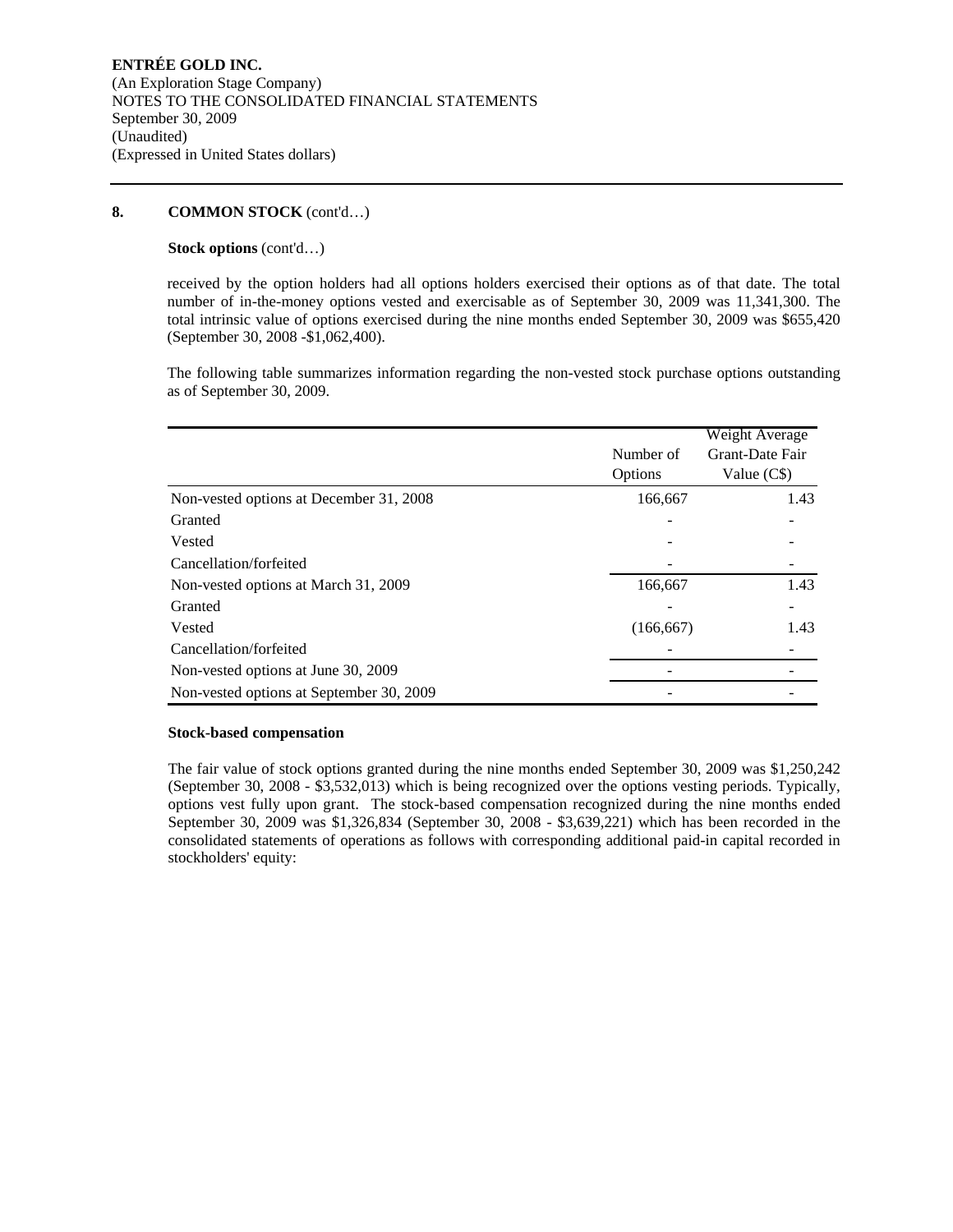**Stock-based compensation** (cont'd…)

|                            | Three Months<br>Ended<br>September 30,<br>2009 | Three Months<br>Ended<br>September 30,<br>2008 | Nine Months<br>Ended<br>September 30,<br>2009 |     | Nine Months<br>Ended<br>September 30,<br>2008 |    | Cumulative to<br>September 30,<br>2009 |
|----------------------------|------------------------------------------------|------------------------------------------------|-----------------------------------------------|-----|-----------------------------------------------|----|----------------------------------------|
| Consulting fees            | \$                                             | $(33,894)$ \$                                  | $\overline{a}$                                | \$  | ÷.                                            | \$ | 1,794,562                              |
| Legal                      |                                                |                                                |                                               |     |                                               |    | 287,931                                |
| Management fees            |                                                | 1,105,563                                      | 1,100,902                                     |     | 2,577,783                                     |    | 7,200,716                              |
| Mineral property interests |                                                | 397.936                                        | 160.271                                       |     | 850.239                                       |    | 2,733,684                              |
| Office and administration  |                                                | (22, 276)                                      | 21,891                                        |     | 162,960                                       |    | 1.939.291                              |
| Stockholder communications |                                                |                                                |                                               |     |                                               |    |                                        |
| and investor relations     |                                                | 25,203                                         | 43,770                                        |     | 48.239                                        |    | 843,848                                |
|                            | \$                                             | \$<br>1,472,532                                | \$<br>1,326,834                               | \$. | 3,639,221                                     | S  | 14,800,033                             |

The following weighted-average assumptions were used for the Black-Scholes valuation of stock options granted:

|                                                                                      | Nine Months Nine Months<br>Ended<br>2009 | Ended<br>September 30, September 30,<br>2008 |
|--------------------------------------------------------------------------------------|------------------------------------------|----------------------------------------------|
| Risk-free interest rate<br>Expected life of options (years)<br>Annualized volatility | 1.95%<br>5.0<br>81%                      | 2.93%<br>5.0<br>84%                          |
| Dividend rate                                                                        | $0.00\%$                                 | $0.00\%$                                     |

### **9. RELATED PARTY TRANSACTIONS**

The Company did not enter into any transactions with related parties during the nine months ended September 30, 2009.

The Company entered into the following transactions with related parties during the period ended September 30, 2008:

a) Paid or accrued management fees of \$38,767 to directors and officers of the Company.

These transactions were in the normal course of operations and were measured at the exchange amount which represented the amount of consideration established and agreed to by the related parties.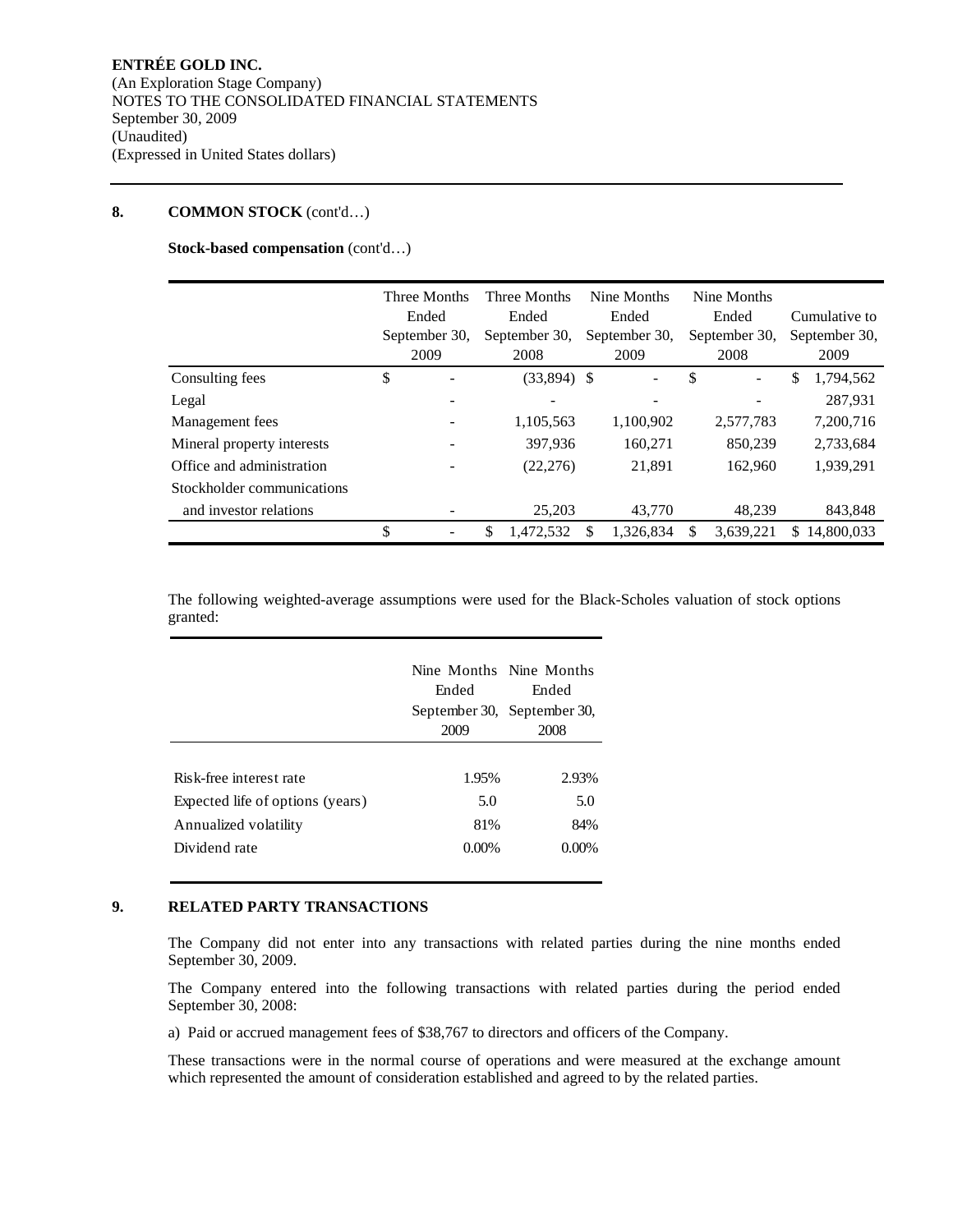### **10. SEGMENT INFORMATION**

The Company operates in one business segment being the exploration of mineral property interests.

Geographic information is as follows:

|                     | September 30,<br>2009 |               | December 31.<br>2008 |  |
|---------------------|-----------------------|---------------|----------------------|--|
| Identifiable assets |                       |               |                      |  |
| Canada              | \$<br>44,279,108      | -S            | 46,880,341           |  |
| Mongolia            | 394,090               |               | 540,508              |  |
| <b>USA</b>          | 411,653               |               | 217,554              |  |
| China               | 156,054               |               | 467,065              |  |
|                     | \$<br>45,240,905      | <sup>\$</sup> | 48,105,468           |  |

|                     |    | Three Months<br>Ended<br>September 30,<br>2009 | Three Months<br>Ended<br>September 30,<br>2008 |   | Nine Months<br>Ended<br>September 30,<br>2009 | Nine Months<br>Ended<br>September 30,<br>2008 |
|---------------------|----|------------------------------------------------|------------------------------------------------|---|-----------------------------------------------|-----------------------------------------------|
| Loss for the period |    |                                                |                                                |   |                                               |                                               |
| Canada              | \$ | $(1,250,428)$ \$                               | $(3,037,455)$ \$                               |   | $(3,860,088)$ \$                              | (5,865,345)                                   |
| Mongolia            |    | (1,395,986)                                    | (2,055,291)                                    |   | (4,584,752)                                   | (3,587,988)                                   |
| <b>USA</b>          |    | (854, 479)                                     | (599, 518)                                     |   | (2,044,949)                                   | (1,968,676)                                   |
| China               |    | (120, 034)                                     | (274, 529)                                     |   | (572, 689)                                    | (613,521)                                     |
|                     | S  | $(3,620,927)$ \$                               | (5.966.793)                                    | S | (11,062,478)                                  | \$<br>(12,035,530)                            |

## **11. FINANCIAL INSTRUMENTS**

The Company's financial instruments consist of cash and cash equivalents, receivables, investments, accounts payable and accrued liabilities and loans payable. Unless otherwise noted, it is management's opinion that the Company is not exposed to significant interest or credit risks arising from these financial instruments. The fair value of these financial instruments approximates their carrying values, except as noted below.

The Company is exposed to currency risk by incurring certain expenditures in currencies other than the Canadian dollar. The Company does not use derivative instruments to reduce this currency risk.

The Company adopted SFAS No. 157, Fair Value Measurements, on January 1, 2008. SFAS No. 157 applies to all financial instruments being measured and reported on a fair value basis. In February 2008, the FASB issued a staff position that delays the effective date of SFAS No. 157 for all nonfinancial assets and liabilities except for those recognized or disclosed at least annually. Therefore, the Company has adopted the provision SFAS No. 157 with respect to its financial assets and liabilities only.

SFAS No. 157 defines fair value as the exchange price that would be received for an asset or paid to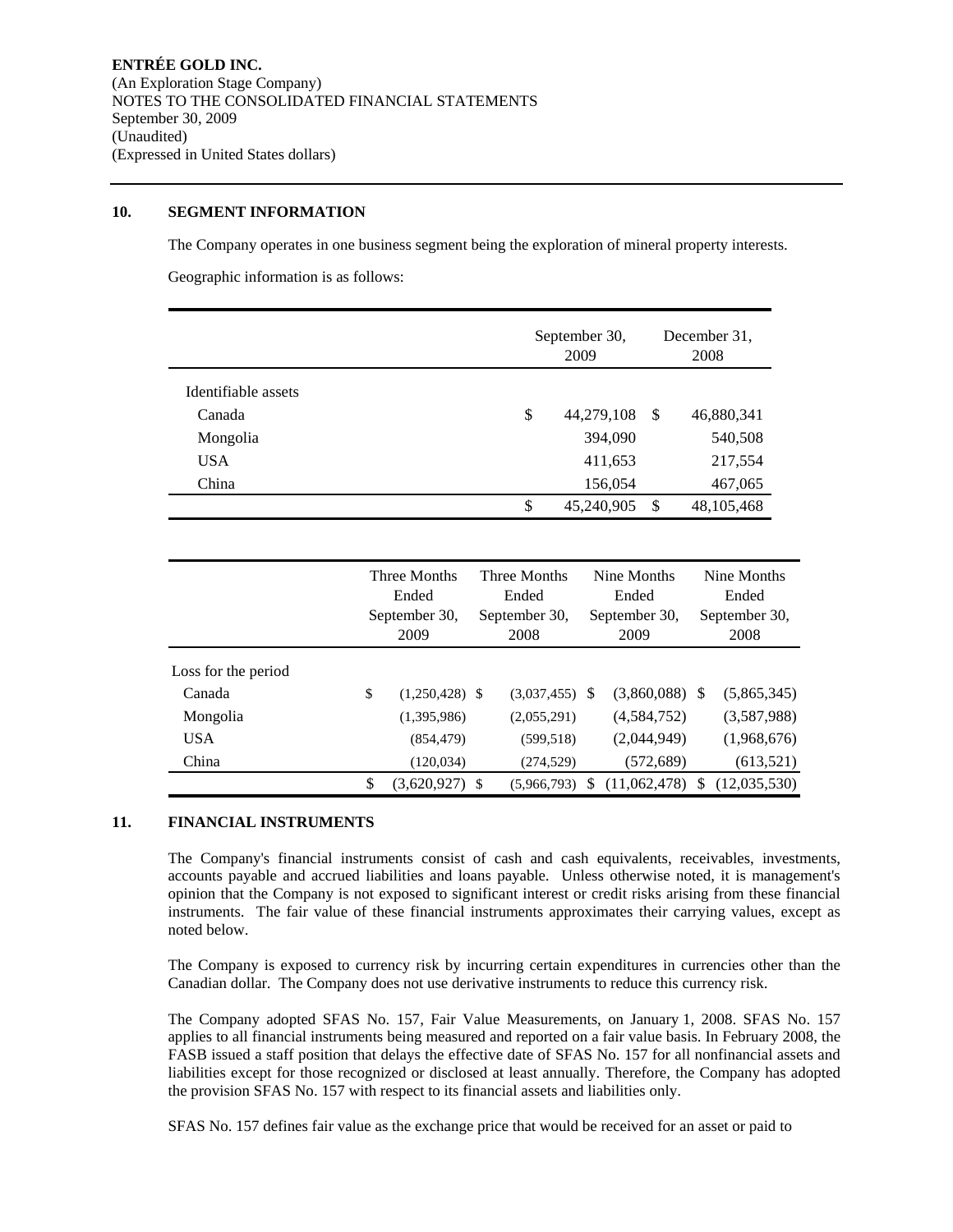## 11. **FINANCIAL INSTRUMENTS** (cont'd...)

transfer a liability (an exit price) in the principal or most advantageous market for the asset or liability in an orderly transaction between market participants on the measurement date. SFAS No. 157 also establishes a fair value hierarchy, which requires an entity to maximize the use of observable inputs and minimize the use of unobservable inputs when measuring fair value. The standard describes three levels of inputs that may be used to measure fair value:

Level 1 — Quoted prices that are available in active markets for identical assets or liabilities.

Level 2 —Quoted prices in active markets for similar assets that are observable.

Level 3 — Unobservable inputs that are supported by little or no market activity and that are significant to the fair value of the assets or liabilities.

At September 30, 2009, the Company had one Level 3 financial instrument with a fair value of \$2,027,540. (Note 4)

|                                    | <b>Fair Value Measurements Using Significant</b> |
|------------------------------------|--------------------------------------------------|
|                                    | Unobservable Inputs (Level 3)                    |
| Beginning Balance, January 1, 2008 | \$<br>3,032,751                                  |
| Total unrealized losses            | (1, 334, 160)                                    |
| Total foreign exchange (loss)      | (369, 023)                                       |
| Ending Balance, December 31, 2008  | 1,329,568                                        |
| Total unrealized gain              | 341,903                                          |
| Total foreign exchange gain        | 72,387                                           |
| Ending Balance, June 30, 2009      | \$1,743,858                                      |
| Total unrealized gain              | 133,638                                          |
| Total foreign exchange gain        | 150,044                                          |
| Ending Balance, June 30, 2009      | \$2,027,540                                      |

Effective January 1, 2008, the Company adopted SFAS No. 159, "The Fair Value Option for Financial Assets and Financial Liabilities" which permits entities to choose to measure many financial instruments and certain other items at fair value that are not currently required to be measured at fair value. The Company did not elect to adopt the fair value option under this statement.

## **12. SUPPLEMENTAL DISCLOSURE WITH RESPECT TO CASH FLOWS**

The significant non-cash transactions for the nine months ended September 30, 2009 consisted of the issuance of 92,500 common shares (September 30, 2008 – 30,000) in payment of mineral property interests in the amount of \$164,140 (September 30, 2008 - \$60,941) (Note 8) of which 72,500 shares with the value of \$130,058 have been recorded as mineral property interests.

Cash and cash equivalents consisted of cash of \$1,551,454 (September 30, 2008 - \$1,458,799) and shortterm investments of \$40,120,022 (September 30, 2008 - \$60,418,041).